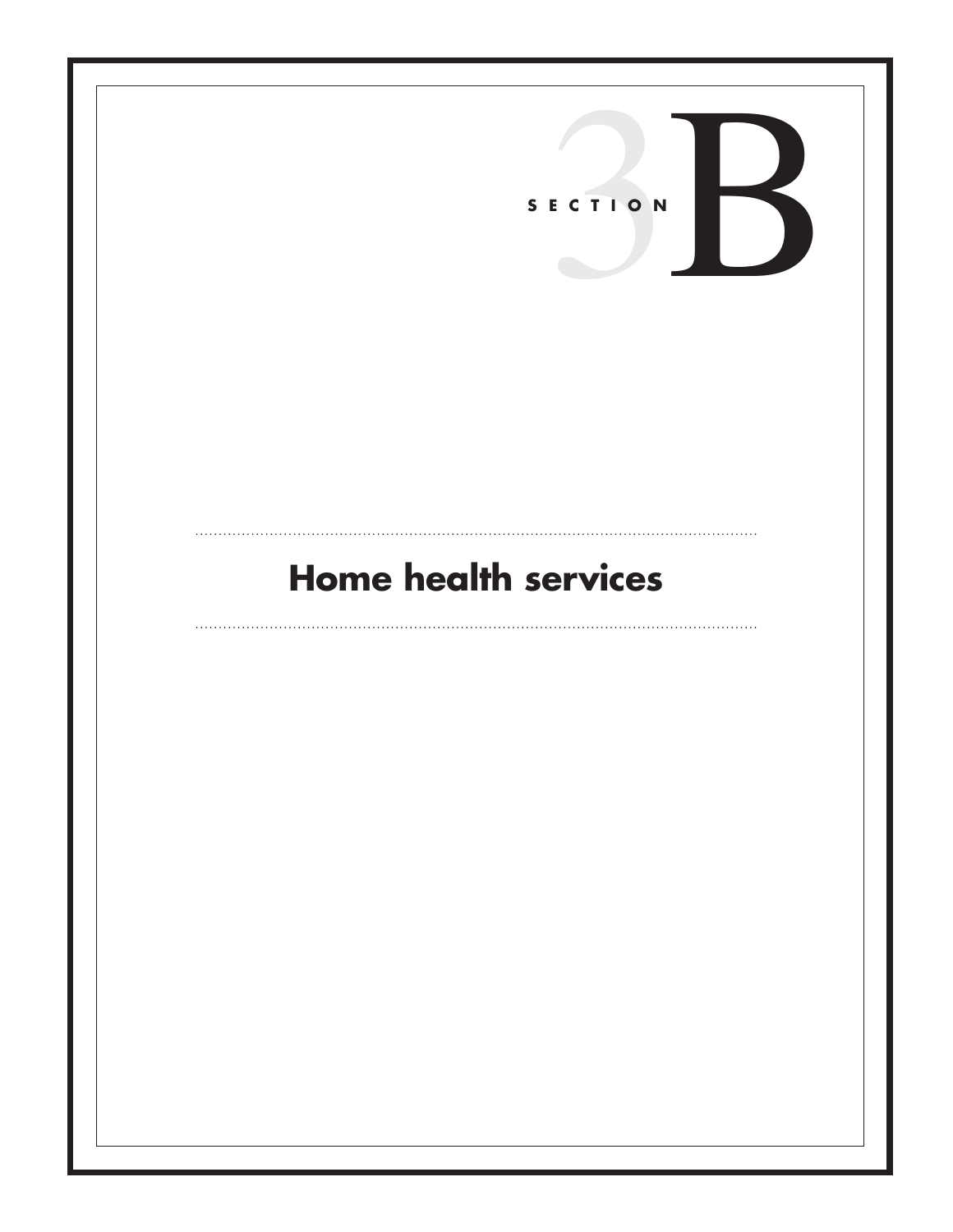# **R E C O M M E N D A T I O N S 3B-1** The Congress should eliminate the market basket update for 2011 and direct the Secretary to rebase rates for home health care services to reflect the average cost of providing care. **COMMISSIONER VOTES: YES 16 • NO 0 • NOT VOTING 0 • ABSENT 1 3B-2A** The Congress should direct the Secretary to expeditiously modify the home health payment system to protect beneficiaries from stinting or lower quality of care in response to rebasing. The approaches should include risk corridors and blended payments that mix prospective payment with elements of cost-based reimbursement. **COMMISSIONER VOTES: YES 16 • NO 0 • NOT VOTING 0 • ABSENT 1 3B-2B** The Secretary should identify categories of patients who are likely to receive the greatest clinical benefit from home health care and develop outcomes measures that evaluate the quality of care for each category of patient. **COMMISSIONER VOTES: YES 16 • NO 0 • NOT VOTING 0 • ABSENT 1 3B-3** The Congress should direct the Secretary to review home health agencies that exhibit unusual patterns of claims for payment. The Congress should provide the authority to the Secretary to implement safeguards, such as a moratorium on new providers, prior authorization, or suspension of prompt payment requirements, in areas that appear to be high risk. **COMMISSIONER VOTES: YES 16 • NO 0 • NOT VOTING 0 • ABSENT 1**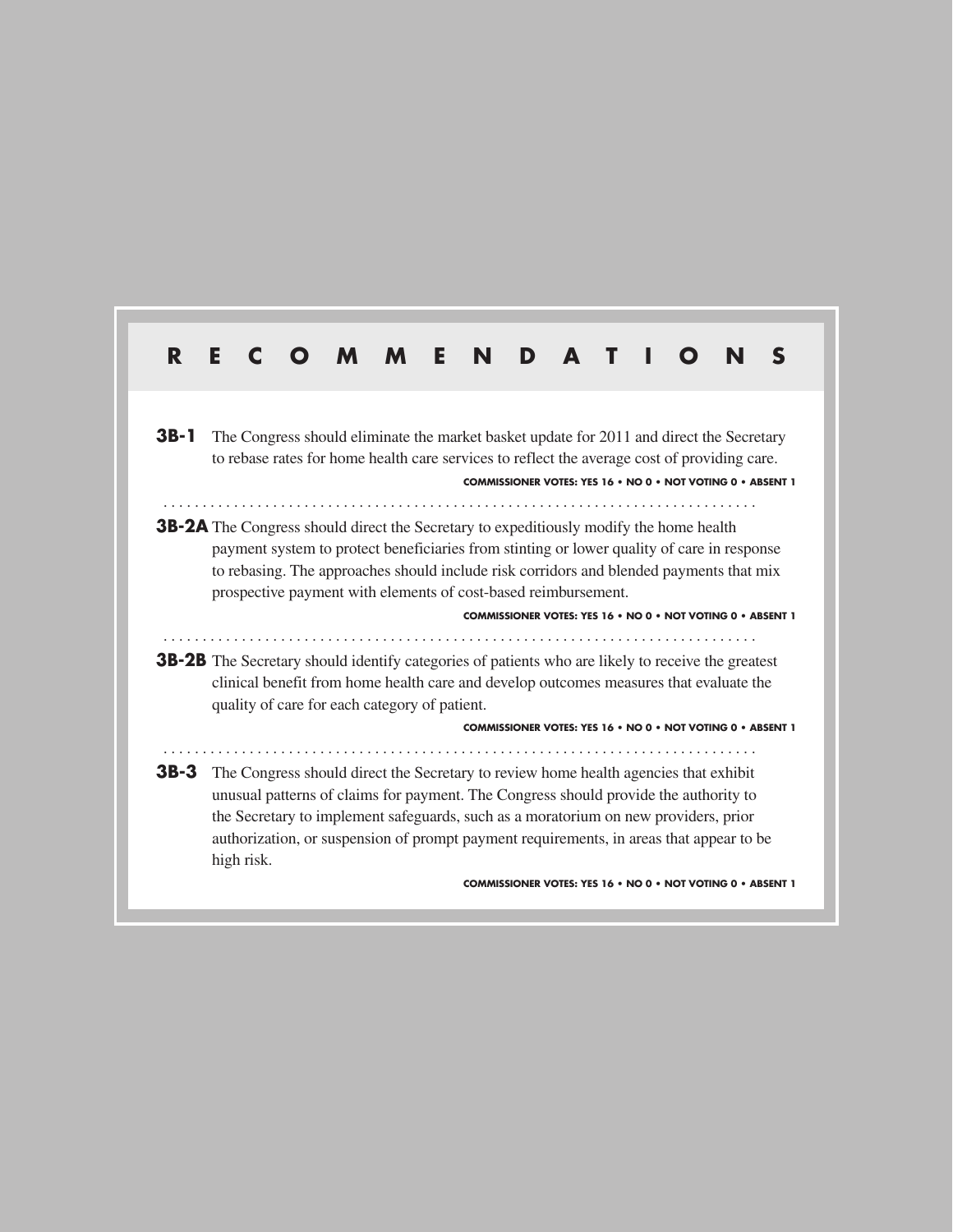# S E C T I O N

# **Home health services**

# **Section summary**

Home health agencies provide services to beneficiaries who are homebound and need skilled care (nursing or therapy). In 2008, about 3.2 million Medicare beneficiaries received home health services from 10,026 home health agencies. Medicare spent \$17 billion on home health services in 2008.

# **Assessment of payment adequacy**

The indicators of payment adequacy for home health, discussed below, are mostly positive. Concluding that home health payments need to be reduced significantly, the Commission recommends that the Congress eliminate the market basket update for 2011 and direct the Secretary to rebase rates for home health care services to reflect the average cost of providing care.

*Beneficiaries' access to care*—Access to home health care is widespread, with 99 percent of beneficiaries living in a ZIP code where a Medicare home health agency operates and 97 percent living in an area with two or more agencies.

• *Capacity and supply of providers*—The number of agencies continues to increase, with about 500 new ones in 2009. The total number of agencies exceeds 10,400, approaching the peak of 10,917 agencies in 1997. Most new agencies since 2002 are in Texas, Florida, and Michigan. There are

# **In this section**

- Are Medicare payments adequate in 2010?
- How should Medicare payments change in 2011?
- Future refinements to the home health benefit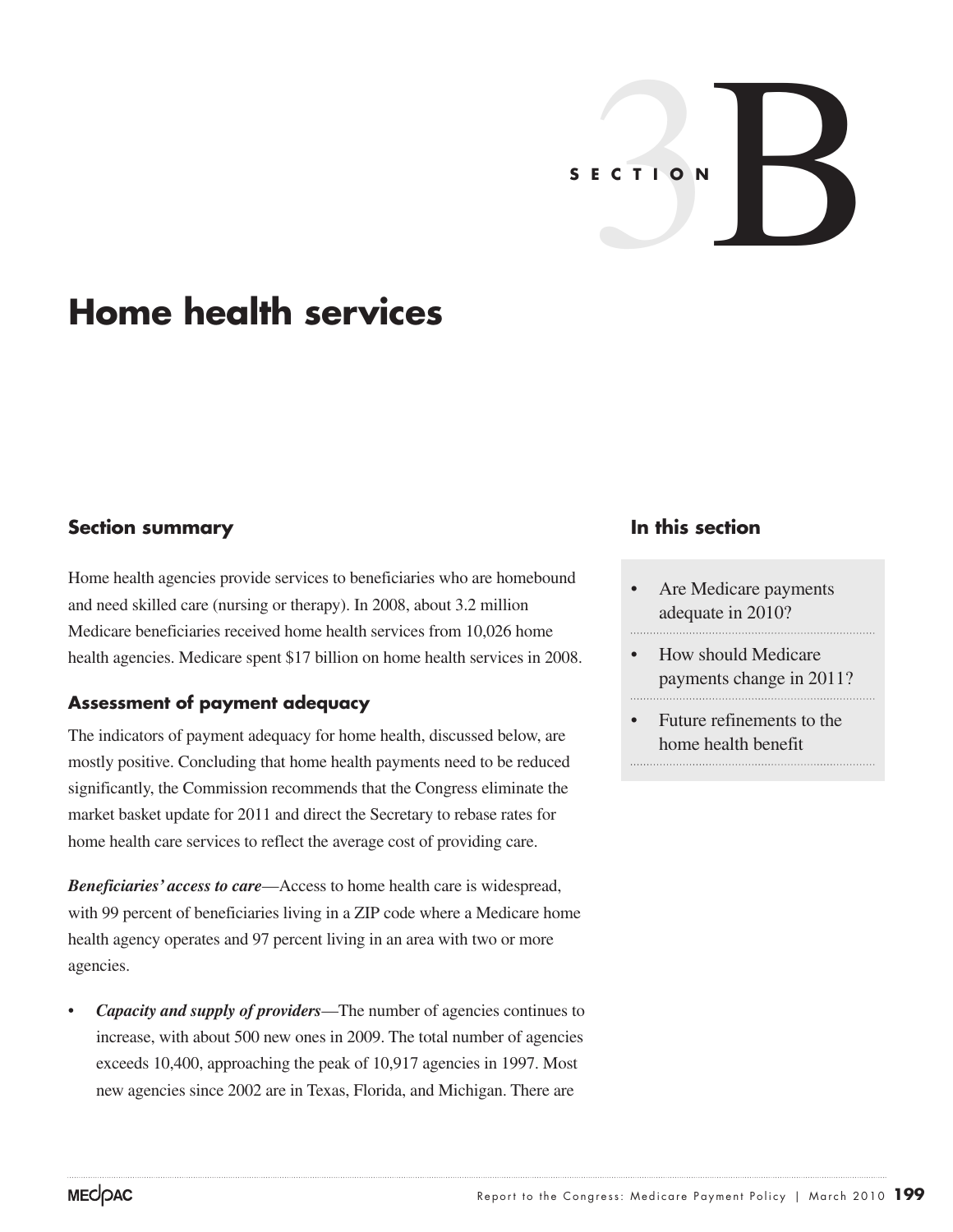concerns that growth in certain areas—including Miami–Dade County, Florida—is related to increased fraud and abuse by some providers.

• *Volume of services*—The volume of services continues to rise. More beneficiaries are receiving home care, and the number of episodes per beneficiary continues to rise.

*Quality of care*—The Home Health Compare measures for 2009 are similar to those for previous years, showing improvement in the functional measures and mostly unchanged rates of adverse events. However, the Commission has begun to raise concerns about the current measures and believes further study is needed before it can draw definitive conclusions about quality.

*Providers' access to capital—Home health agencies are smaller and do not have* the capital-intensive needs found in other health care sectors. According to capital market analysts, the major publicly traded for-profit home health companies have access to capital markets for their credit needs. For smaller agencies, the significant number of new agencies in 2009 suggests that they have access to capital necessary for start-up.

*Medicare payments and providers' costs*—Payments have consistently and substantially exceeded costs in the home health prospective payment system. Medicare margins for freestanding providers in 2008 were 17.4 percent, which is the average for the period 2001–2007. Two factors have contributed to payments exceeding costs: fewer services are delivered than is assumed in Medicare's rates and cost growth has been lower than what is assumed in the market basket. In addition to significantly reduced payments, the Commission calls for strengthening program integrity and quality measurement.

### **Related issues: Further refinements to the home health benefit**

To monitor the effect of recent changes in Medicare payment policy for home health services, the Commission intends to examine several areas that warrant attention. The Commission will examine: (1) the factors driving growth in the length of home health spells—of particular concern as recent policy changes raised payments for spells with multiple episodes; (2) whether payment-related thresholds for therapy services in effect in 2008 have created better incentives for aligning therapy provision with patient needs; (3) the extent to which payment refinements continue to be biased in favor of cases with high resource use while undervaluing cases with low resource use; and (4) the adequacy of current quality measures, the accuracy of risk adjustment, and efforts to develop measures that more directly capture the quality of care provided. We also plan to examine methods for strengthening physician accountability. ■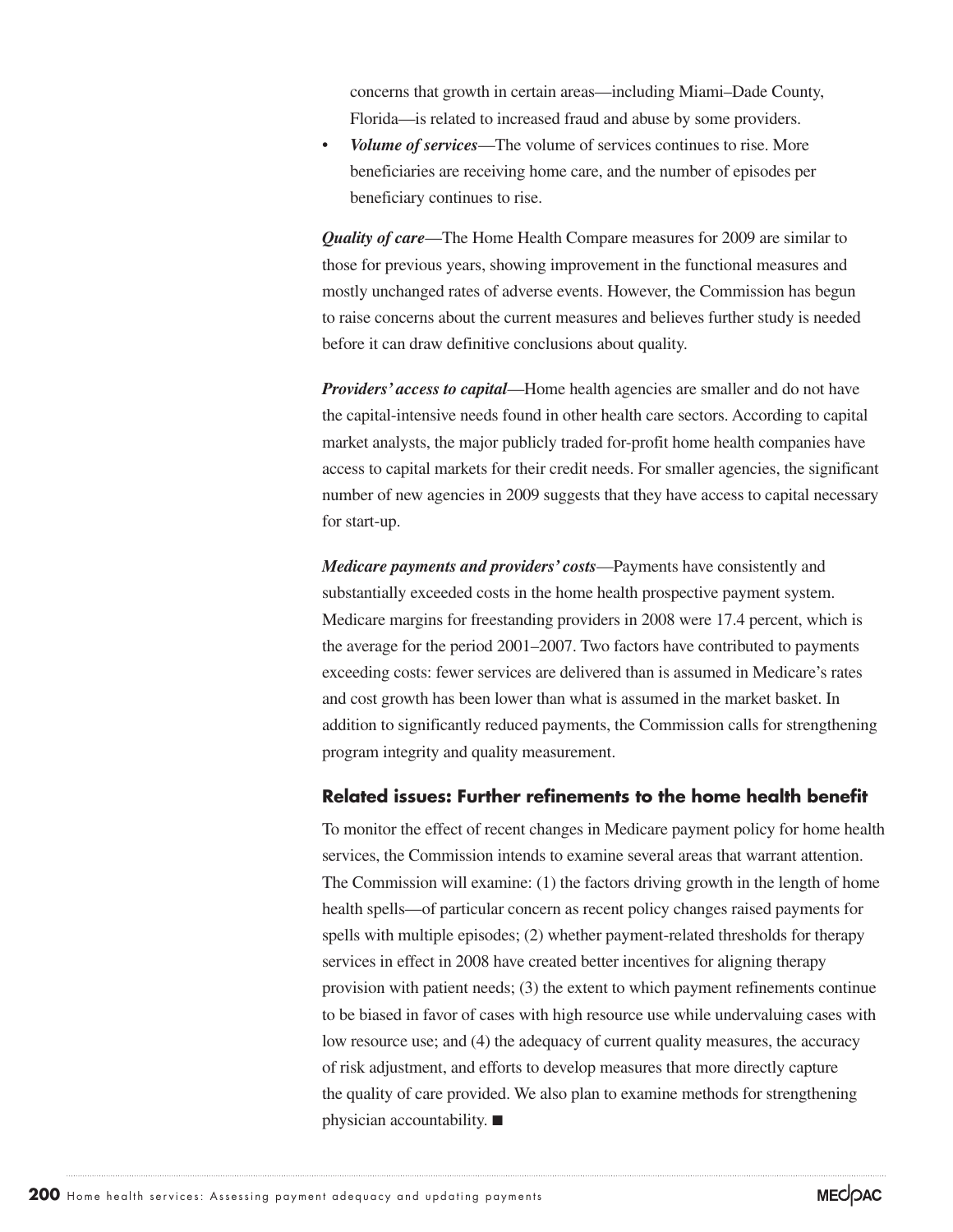# **Background**

Medicare home health care consists of skilled nursing, physical therapy, occupational therapy, speech therapy, aide service, and medical social work provided to beneficiaries in their homes. To be eligible for Medicare's home health benefit, beneficiaries must need part-time (fewer than eight hours per day) or intermittent skilled care to treat their illnesses or injuries and must be unable to leave their homes without considerable effort. Medicare requires that a physician certify a patient's eligibility for home health care and that a patient receiving service be under the care of a physician. Medicare does not require copayments or a deductible for home health services.

Unlike its coverage for skilled nursing facilities, Medicare does not require a hospital stay to qualify for home health care. The share of beneficiaries admitted from the community compared with admissions after a facility stay has increased significantly since 2000. In 2007, about 39 percent of home health episodes were preceded by a stay in an inpatient or post-acute care facility (acute care hospital, skilled nursing facility, inpatient rehabilitation facility, or long-term care hospital).

Under a prospective payment system (PPS) implemented in 2000, Medicare pays for home health care in 60-day episodes. Patients who complete their course of care before 60 days have passed are discharged and Medicare pays for the episode. Payments for an episode are adjusted for patient severity by a case mix that is based on patients' clinical and functional characteristics and some of the services they use. If they need additional covered home health services at the end of the initial 60-day episode, another episode commences and Medicare pays for an additional episode. Beneficiaries may receive an unlimited number of consecutive home health episodes as long as they meet the eligibility standards for the benefit.

Medicare implemented significant refinements to the home health PPS in 2008 (Medicare Payment Advisory Commission 2007). The revised system sets payments based on the number of therapy visits and an episode's timing in a sequence of consecutive episodes in addition to the patient's clinical and functional characteristics. The Commission's analysis of the changes is discussed in our March 2008 report. (An overview of the home health PPS is available at http://medpac.gov/documents/MedPAC\_ Payment\_Basics\_09\_HHA.pdf.)

### **Medicare spending for home health fluctuated in the 1990s but has increased rapidly since 2000**

The home health benefit has changed substantially since the 1980s. Implementation of the inpatient PPS in 1983 led to increased use of home health services as hospital lengths of stay decreased. Medicare tightened coverage of some services, but the courts overturned these curbs in 1988. After this change, the number of agencies, users, and services expanded rapidly in the early 1990s. Between 1990 and 1995, the number of annual users increased by 75 percent and the number of visits more than tripled to about 250 million a year. Spending increased from \$3.7 billion in 1990 to \$15.4 billion in 1995. As the rates of use and lengths of stay increased, there was concern that the benefit was serving more as a long-term care benefit (Government Accountability Office 1996). Further, many of the services provided were believed to be inappropriate or improper; for example, in one analysis of 1995–1996 data the Office of Inspector General (OIG) found that about 40 percent of the Medicare home health claims paid did not meet Medicare requirements for reimbursement (Office of Inspector General 1997).

The trends of the early 1990s prompted increased program integrity actions, refinements to eligibility standards, and replacement of the cost-based payment system with a PPS in 2000. The first initiative was Operation Restore Trust, which reviewed payments of home health agencies (HHAs) and other providers to recover inappropriate or fraudulent payments. The second major change was implementation of the interim payment system (IPS) in October 1997, which cut reimbursement levels significantly. Between 1997 and 2000, the number of beneficiaries using home health services fell by about 1 million, and the number of visits fell by 65 percent (Table 3B-1, p. 202). Total spending for home health services declined by 52 percent. IPS also had a swift effect on the supply of agencies, and by 2000 the number of agencies had fallen by 31 percent.

In October 2000, CMS implemented a PPS, and the composition of the services provided under the benefit changed significantly. Between 2000 and 2008, home health aide visits fell from about 30 percent to about 18 percent of total visits. In addition, the share of therapy visits increased from about 19 percent in 2000 to 26 percent in 2008.

The steep declines in services under the IPS do not appear to have adversely affected the quality of care beneficiaries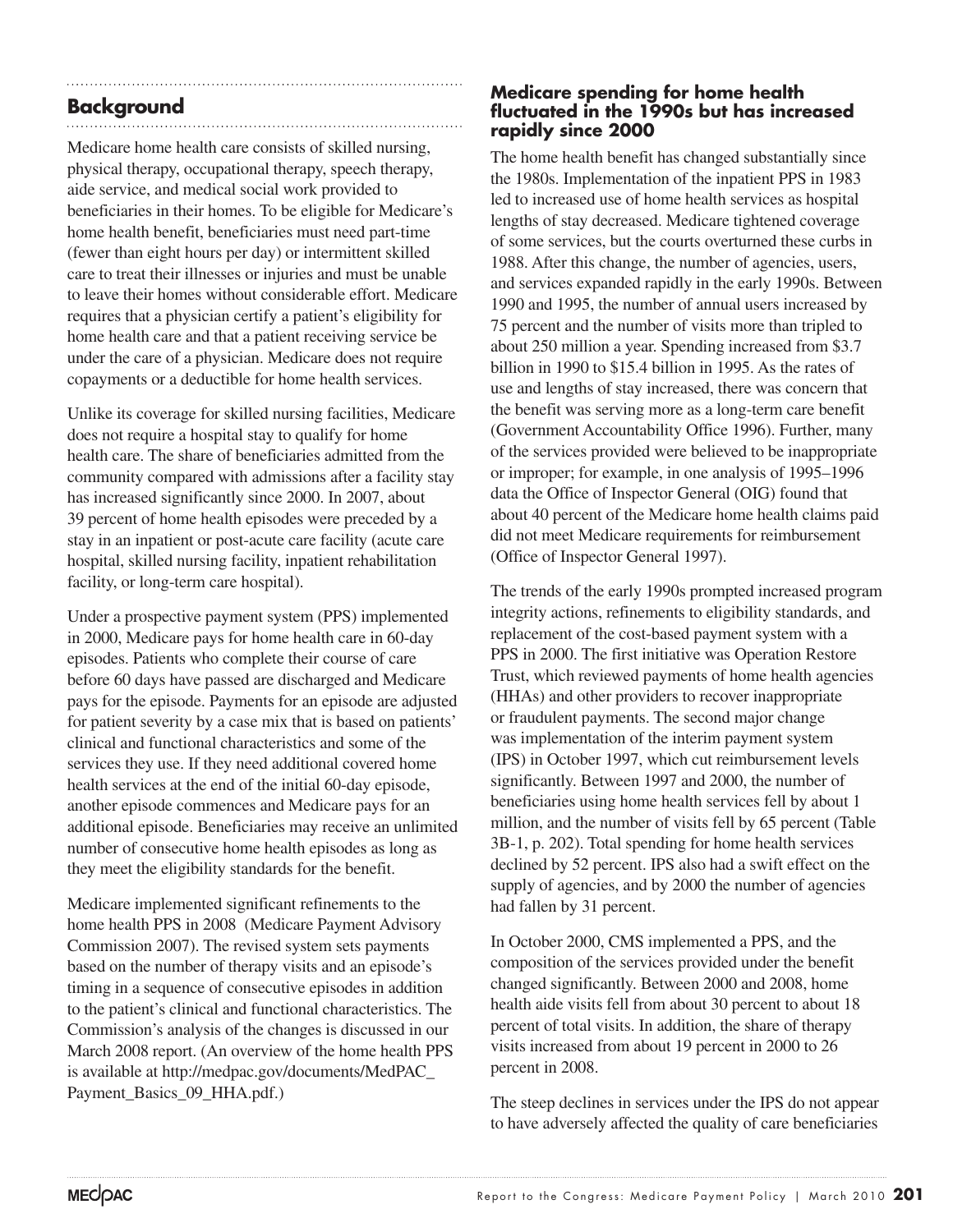### **3B –1 Changes in home health utilization**

|                                                   | 1997   | 2000  |        | <b>Percent change</b> |           |  |
|---------------------------------------------------|--------|-------|--------|-----------------------|-----------|--|
|                                                   |        |       | 2008   | 1997-2000             | 2000-2008 |  |
| Agencies                                          | 10,917 | 7,528 | 10,026 | $-31%$                | 33%       |  |
| Total spending (in billions)                      | \$17.7 | \$8.5 | \$16.9 | $-52$                 | 99        |  |
| Users (in millions)                               | 3.6    | 2.5   | 3.2    | $-31$                 | 28        |  |
| Number of visits (in millions)                    | 258.2  | 90.6  | 117.8  | $-65$                 | 30        |  |
| Visit type (percent of total)                     |        |       |        |                       |           |  |
| Skilled nursing                                   | 41%    | 49%   | 55%    | 20                    | 12        |  |
| Home health aide                                  | 48     | 31    | 18     | $-37$                 | $-41$     |  |
| Therapy                                           | 10     | 19    | 26     | 101                   | 11        |  |
| Medical social services                           |        |       |        |                       | $-30$     |  |
| Visits per user                                   | 73     | 37    | 37     | $-49$                 |           |  |
| Percent of FFS beneficiaries who used home health | 10.5%  | 7.4%  | 9.1%   | $-30$                 | 24        |  |

Note: FFS (fee-for-service).

Source: Home health standard analytical file; Health Care Financing Review, Medicare and Medicaid Statistical Supplement, 2002; and Office of the Actuary, CMS.

received; one analysis found that patient satisfaction with home health services was mostly unchanged in this period (McCall et al. 2004). An analysis of all the Balanced Budget Act of 1997 (BBA) changes related to post-acute care, including the home health IPS and changes for other post-acute care sectors, concluded that the rate of adverse events generally improved or did not worsen when IPS was in effect (McCall et al. 2003). A study by the Commission also concluded that the quality of care had not declined between IPS and PPS (Medicare Payment Advisory Commission 2004). The similarity in quality of care under IPS and PPS, despite the substantial decline in visits per beneficiary, suggests that the payment reductions in the BBA led agencies to reduce costs without compromising patient care.

Although the changes in the BBA addressed some of the program integrity problems in the home health benefit, payments under the PPS have generally been more than adequate. Margins averaged 17.4 percent between 2001 and 2007. This consistent pattern of high margins indicates that Medicare payments have been well in excess of costs, even in years when the annual payment update has been reduced or eliminated (Figure 3B-1).

### **Setting policy to define the home health benefit is challenging**

Policymakers have always struggled to define the role of the home health benefit in Medicare (Benjamin 1993). From the outset, there was a concern that setting too narrow a policy could result in beneficiaries using other, more expensive, services, while a policy that was too broad could lead to wasteful or ineffective use of home health care (Feder and Lambrew 1996). Medicare relies on the skilled care and homebound requirements as primary determinants of home health eligibility, but these requirements provide limited guidance.

An additional challenge is the variability in services home health patients receive. Past experience indicates that home health providers respond swiftly to incentives in the payment system, as evidenced by the changes in utilization between 1997 and 2000. The fact that payment policy is such a significant factor underscores the Commission's concerns that the home health benefit is ill defined. Understanding which services provide the most benefit would permit development of payment incentives that encourage use of appropriate types of care.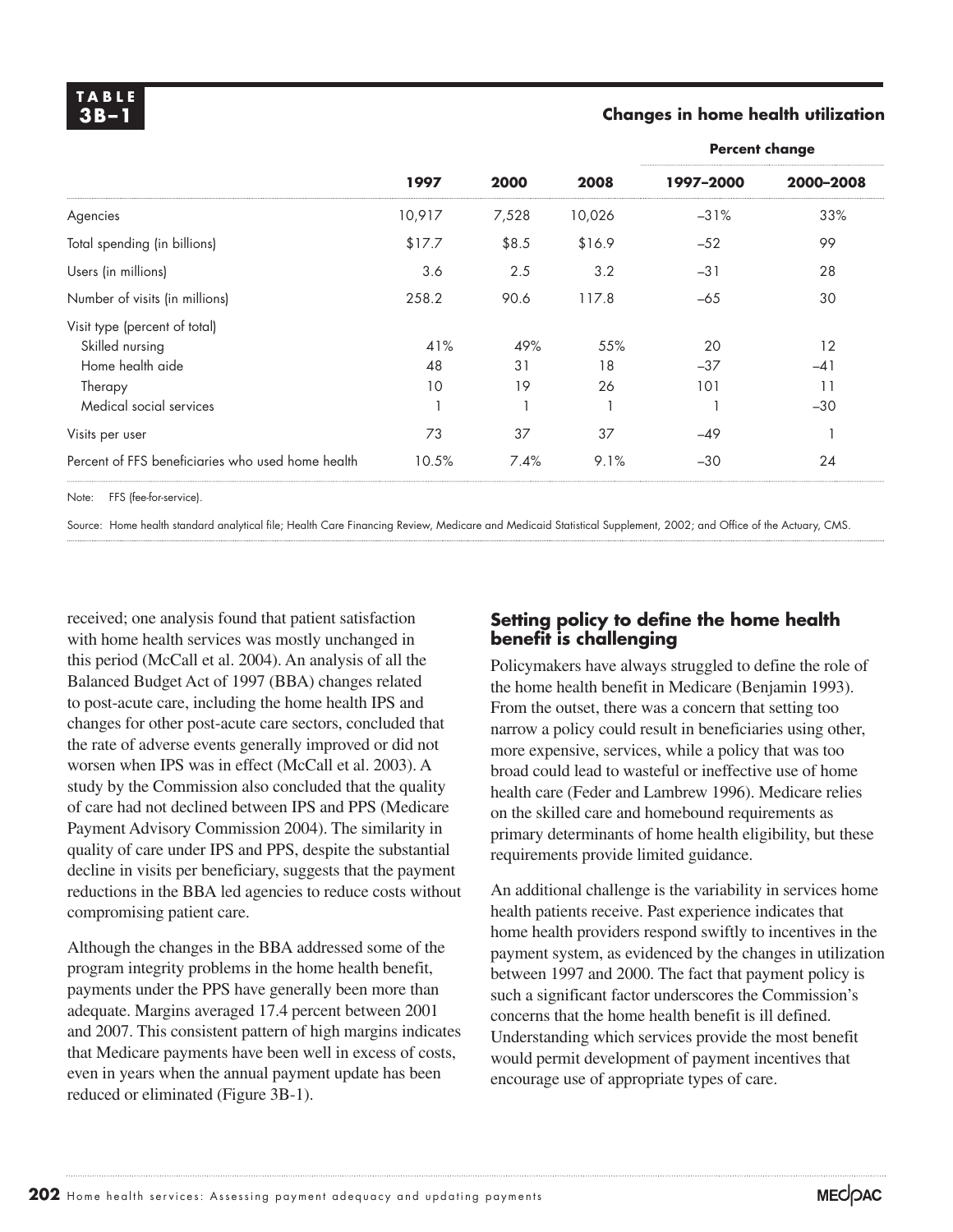The current benefit relies on the patient's physician to determine appropriateness. However, providers may not always have the information they need to make the best decision. There is overlap in the types of patients and services provided by home health and other post-acute care providers, and it is not always clear which patients belong in home health or another setting. In addition, the benefit's coverage standards are considered ambiguous even by home health practitioners, and agencies appear to be inconsistent in how they apply them (Brega et al. 2002, Cheh et al. 2007). Improved guidelines that more specifically identify the patients most appropriate for home health care would ease administrative confusion and facilitate more appropriate use of the benefit.

Better guidelines might also address some of the regional variation in home health care the Commission has identified in past work (Medicare Payment Advisory Commission 2009). The broad regional variations suggest that local health care systems have different approaches to home health utilization and raise the possibility that some approaches may be more effective than others. Identifying the patients who most benefit from home health care and the services they would benefit from could help to bring more uniformity to use of the benefit.

### **Program integrity issues in the home health care benefit**

Similar to the problems that occurred in the 1990s, home health care appears to be experiencing fraud and abuse issues that are significantly increasing spending on home health care. The number of agencies has increased dramatically in areas that have generated program integrity concerns in the past—including the states of California, Texas, and Florida. Officials became suspicious of outlier claims in 2007 when 60 percent of all outlier payments nationwide were made to providers in Miami–Dade County, Florida. However, the concerns about home health fraud and abuse reach beyond Miami–Dade County and outliers. Federal authorities are investigating or prosecuting home-health-related fraud cases in a number of areas for a range of alleged offenses (Department of Health and Human Services and Department of Justice 2009). These cases include billing for services not provided, attempting to bribe federal officials, and paying kickbacks to recruit patients.

So far, CMS has conducted three policy initiatives aimed at home health fraud. First, it required home health providers in Harris County, Texas, and Los Angeles, California, and some counties adjacent to Los Angeles to



**3B –1 Medicare has paid home Medicare has paid home health... FIGURE health agencies significantly more than cost under PPS**



Note: PPS (prospective payment system).

re-enroll in Medicare. Under this initiative, agencies had to prove that they met Medicare's standards for program to prove that they first included is standards for programment and were visited by a Medicare contractor to verify the establishment's existence. Second, CMS implemented a number of safeguards to curtail fraudulent payments for outlier episodes paid to agencies in Miami– payments for statier episodes paid to agencies in main.<br>Dade County. Finally, CMS limited outlier payments to no more than 10 percent of an agency's Medicare revenue.

## **Are Medicare payments adequate in 2010?** • Use paragraph styles (and object styles) to format.

To address whether payments for the current year (2010) are adequate to cover the costs efficient providers incur and how much providers' costs should change in the coming year (2011), we examine several indicators of payment adequacy. Specifically, we assess beneficiaries' access to care by examining the capacity and supply of home health providers and changes over time in the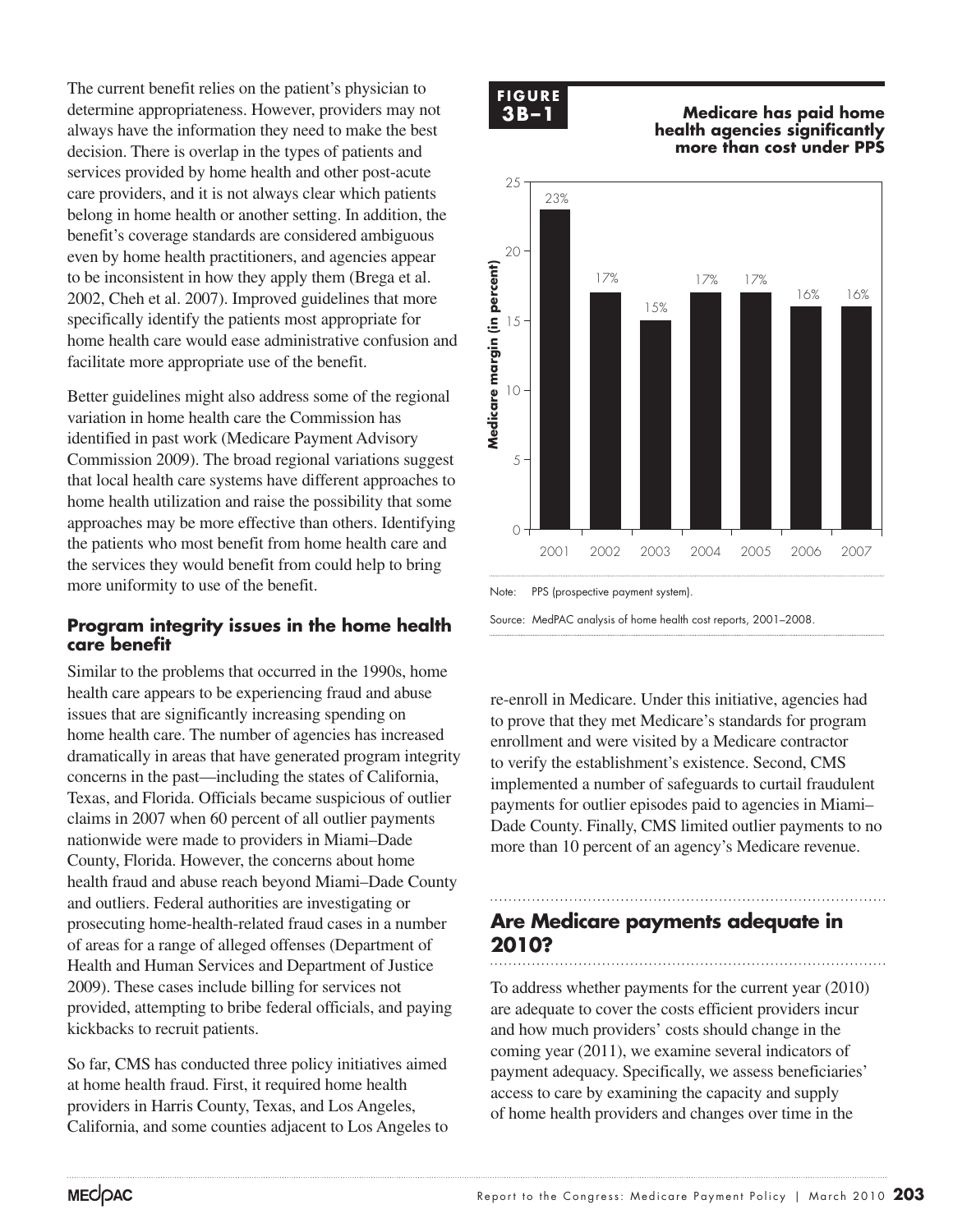**T A B L E**

### **3B –2 Number of agencies continues to rise**

| 2002  |       |       |       |       |       |        |        |                  |                  |  |  | <b>Average annual</b><br>percent change |
|-------|-------|-------|-------|-------|-------|--------|--------|------------------|------------------|--|--|-----------------------------------------|
|       | 2003  | 2004  | 2005  | 2006  | 2007  | 2008   | 2009   | $2002 -$<br>2008 | $2008 -$<br>2009 |  |  |                                         |
| 7.056 | 7.342 | 7,803 | 8,313 | 8,954 | 9,403 | 10,026 | 10.422 | 6%               | 4%               |  |  |                                         |
| 399   | 562   | 656   | 693   | 828   | 624   | 763    | 546    | N/A              | N/A              |  |  |                                         |
| 276   | 195   | 183   | 187   | 175   | 140   | 150    | 70     | N/A              | N/A              |  |  |                                         |
| 2.0   | 2.0   | 2.1   | 2.3   | 2.5   | 2.6   | 2.9    | 3.0    | $6\%$            | $4\%$            |  |  |                                         |
|       |       |       |       |       |       |        |        |                  |                  |  |  |                                         |

Note: N/A (not applicable).

Source: CMS's Providing Data Quickly database and 2009 trustees' report.

volume of services provided, quality of care, providers' access to capital, and the relationship between Medicare's payments and providers' costs. Overall, the Medicare payment adequacy indicators for HHAs are mostly positive.

### **Beneficiaries' access to care: Most beneficiaries have access to two or more HHAs**

Supply and volume indicators show that beneficiaries have broad access to home health services. Most beneficiaries live in an area served by home health providers, similar to the Commission's findings in prior years. Nearly all—99 percent—beneficiaries live in a ZIP code served by one HHA and 97 percent live in an area with two or more agencies.

Our measure of access is based on data collected and maintained as part of CMS's Home Health Compare database as of October 2009. The service areas listed in the database are postal ZIP codes where an agency provided service in the past 12 months. This definition may overestimate access because agencies need not serve the entire ZIP code to be counted as serving it. On the other hand, this definition may underestimate access if HHAs are willing to serve certain ZIPs but did not receive any requests from those areas in the preceding 12 months.

### **Capacity and supply of providers: Agency participation is approaching its previous high mark**

The number of providers has grown significantly under PPS, increasing by about 50 percent since 2002 to 10,422 in 2009 (Table 3B-2). While still below the peak of 10,917

agencies in 1997, the number of agencies has increased by an average of about 480 agencies a year since 2002. Six states account for 90 percent of the increase in agencies since 2002 (Florida, Texas, California, Michigan, Illinois, and Ohio). The top three states (Florida, Texas, and Michigan) account for about 60 percent of new agencies. In addition, most of these new agencies are concentrated within one area or a few areas in each state. For example, most of the new agencies in Florida are in Miami–Dade County. In fact, concerns about fraud in Miami–Dade have become so acute that the state has implemented a moratorium on new HHA licenses, effectively preventing new Medicare agencies from serving the county because state licensure is a Medicare requirement. The state opted for a county-level moratorium because Florida, like most states, does not have a certificate-of-need process for controlling the entry of new HHAs.

The number of new agencies has risen more rapidly than the growth in number of beneficiaries. Since 2004, when 99 percent of beneficiaries lived in an area served by a HHA, the number of agencies per 10,000 FFS beneficiaries rose from 2.1 to 2.9 in 2008. Growth has been concentrated in a few areas. For example, in 2008, Texas had 7 agencies per 10,000 beneficiaries, more than double the number in the next highest state. Between 2004 and 2008, 17 states had growth in agencies per beneficiary that exceeded 10 percent, though most new agencies were concentrated in 4 states; 16 states had declines that exceeded 10 percent. However, even many of the states that experienced a decline had a large supply relative to the national average, excluding Texas. Half the states that experienced a reduction of 10 percent or more between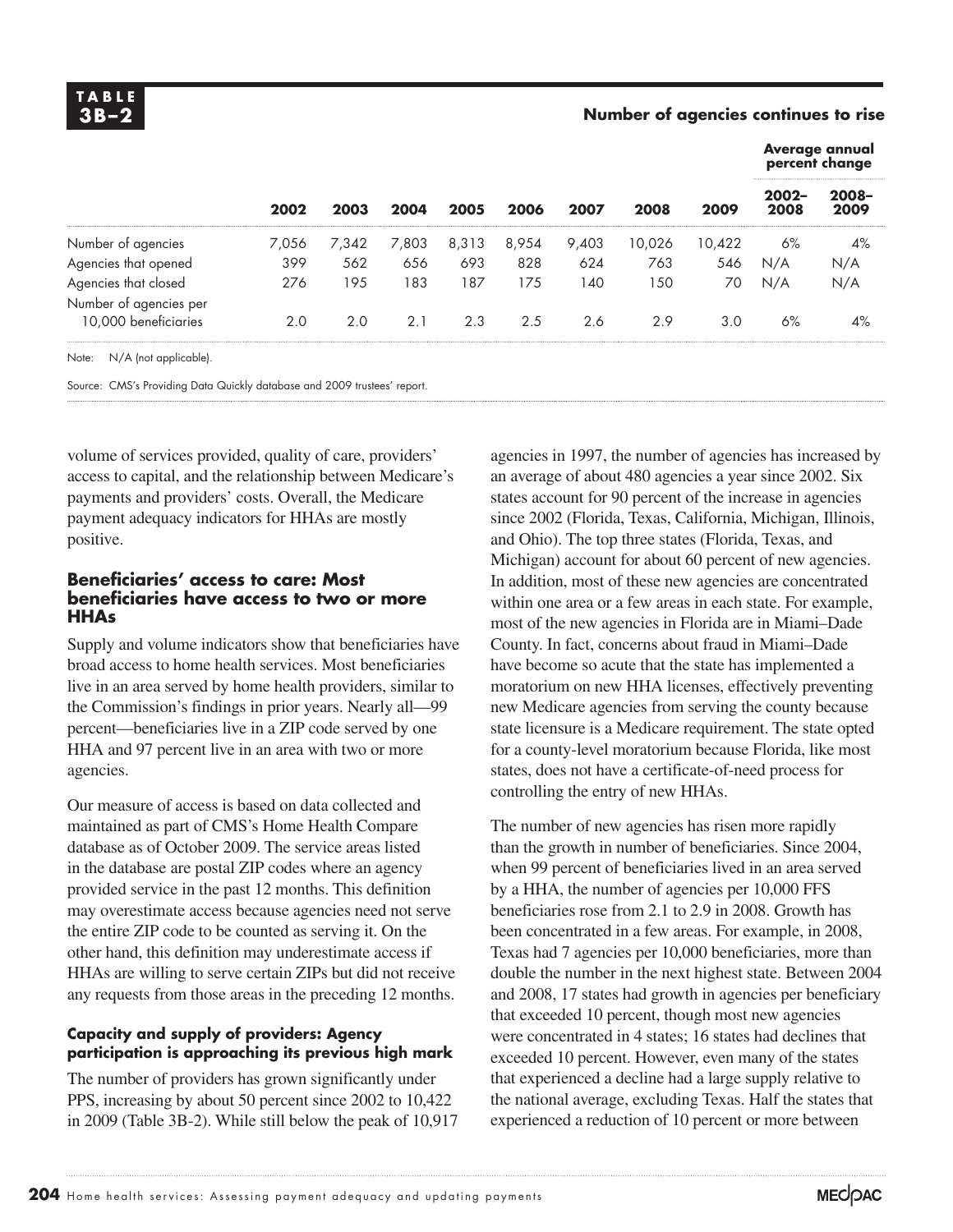### **3B –3 Share of beneficiaries using home health continues to rise even as enrollment in Medicare fee-for-service declines**

|                                 |         |         | 2004    | 2005    | 2006    | 2007    | 2008    | <b>Average annual</b><br>percent change |                  |  |
|---------------------------------|---------|---------|---------|---------|---------|---------|---------|-----------------------------------------|------------------|--|
|                                 | 2002    | 2003    |         |         |         |         |         | $2002 -$<br>2007                        | $2007 -$<br>2008 |  |
| FFS beneficiaries (in millions) | 35.0    | 35.9    | 36.5    | 36.8    | 36.2    | 35.5    | 34.7    | 0.3%                                    | $-2.2%$          |  |
| Home health users (in millions) | 2.5     | 2.7     | 2.8     | 3.0     | 3.0     | 3.1     | 3.2     | 4.3                                     | 1.9              |  |
| Total spending (in billions)    | \$9.6   | \$10.1  | \$11.5  | \$12.9  | \$14.0  | \$15.7  | \$16.9  | 10.5                                    | 7.1              |  |
| Episodes (in millions)          | 4.1     | 4.5     | 4.8     | 5.2     | 5.5     | 5.8     | 6.1     | 2.8                                     | 2.1              |  |
| Episodes per beneficiary        | 0.12    | 0.12    | 0.13    | 0.14    | 0.15    | 0.16    | 0.17    | 6.9                                     | 6.4              |  |
| Episodes per user               | 1.6     | 1.7     | 1.7     | 1.8     | 1.8     | 1.9     | 1.9     | 7.2                                     | 4.0              |  |
| Payments per:                   |         |         |         |         |         |         |         |                                         |                  |  |
| FFS beneficiary                 | \$274   | \$282   | \$314   | \$351   | \$388   | \$443   | \$486   | 10.1                                    | 9.6              |  |
| Home health user                | \$3,803 | \$3,780 | \$4,053 | \$4,339 | \$4,621 | \$5,076 | \$5,337 | 5.9                                     | 5.2              |  |
|                                 |         |         |         |         |         |         |         |                                         |                  |  |

Note: FFS (fee-for-service).

Source: MedPAC analysis of home health standard analytical file.

2004 and 2008 still had a rate of agencies per beneficiary that exceeded the national average, excluding Texas, in 2008. However, there can be significant variation in access within a state, as even in high-supply states agencies may be concentrated in certain areas.

HHAs vary significantly in their size (patient caseload), and so the number of providers in an area is not the only measure of capacity. Also, because home health care is not facility based, agencies have the flexibility to adjust their service areas and staffing as local conditions change. Even the number of employees is not a capacity measure because many HHAs use contracted therapists, aides, and nurses to meet their patients' needs.

### **Program changes have not significantly curtailed agency entry**

Growth in the number of agencies has led CMS to curtail funding for certification of new agencies. In 2007, CMS instructed state survey agencies to prioritize oversight of existing agencies over the certification of new ones. However, this action was not a moratorium on new agencies, as an agency wishing to become a Medicare provider could use an independent certification agency. Medicare accepts accreditation by one of these entities in lieu of a review by a state survey agency. The share of new agencies that are certified through these entities has increased significantly in the last two years. For example, in 2009, about three-quarters of new agencies were certified through the accreditation agencies; in previous years, most new agencies were certified by state survey agencies. The low priority for federal certification of new agencies indicates that CMS is more concerned about other survey and certification activities than about the need to certify new agencies.

Recent activity indicates that the pace of entry may have slowed slightly in 2009 but also that fewer agencies are leaving the program. In 2009, 546 agencies entered the program, fewer than in the previous year. However, as of November 2009, only 70 agencies had exited, roughly half the number of agencies that left in prior years. The net effect of these two changes is that the total agency count continued to rise to 476 agencies in 2009. This number was lower than the growth in 2008 but continued the trend of significant growth in supply since 2002.

### **Volume of services: Episodes and rate of use continue to rise**

The rate of use and volume of services have risen rapidly for home health services. Between 2002 and 2008, the number of users rose by 3.9 percent a year and the number of episodes per fee-for-service beneficiary rose by 6.8 percent a year.<sup>1</sup> In 2008, about 6 million episodes were provided to 3.2 million beneficiaries (Table 3B-3). About 9 percent of fee-for-service beneficiaries used home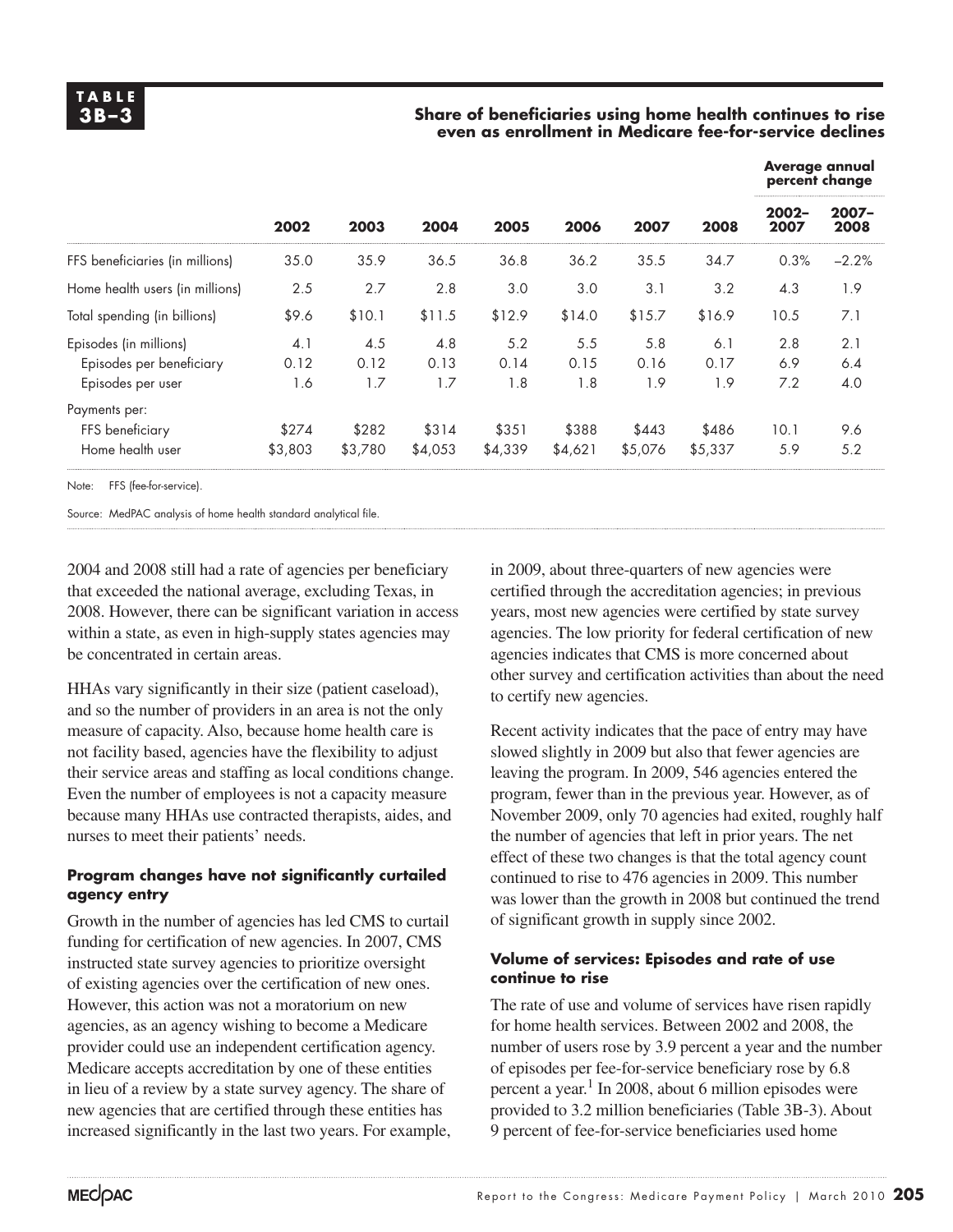### **F I G U R E 3B-2**

### **3B –2 Changes in the distribution Changes in the distribution... FIGURE of therapy visits among home health episodes, 2002–2008**



health in 2008, up from 7.4 percent in 2000 (Table 3B-1, p. 202). The rising volume and rate of use suggest that beneficiaries have adequate access to care.

The number of episodes per user has also increased in recent years, suggesting that beneficiaries are staying in home health longer. Between 2002 and 2008, the number **Figure 1. In the setting when I changed** and it is lines because they kept resetting when I changed any data. of home health episodes per beneficiary rose from about 1.6 to  $1.9<sup>2</sup>$  The Commission is concerned about whether longer stays reflect patient needs or incentives that exist under the home health PPS to generate additional finding is episodes.

**Under home health PPS, payment incentives historically have influenced the amount of therapy provided** The home health PPS uses the number of visits provided, not patient characteristics, to set payment for therapy episodes. Under the PPS implemented in 2000, Medicare paid almost twice as much for episodes with 10 or more therapy visits as for episodes with fewer than 10 therapy visits. In 2002–2007, the share of episodes that qualified for therapy payments increased steadily from 22 percent

to 27 percent, with virtually all the growth in therapy episodes concentrated in the range of 10 to 13 therapy visits. For example, between 2002 and 2007, the shares of episodes with 6 to 9 therapy visits and 14 or more therapy visits were mostly unchanged at about 9 percent and 12 percent, respectively (Figure 3B-2). By comparison, the share of episodes with 10 to 13 therapy visits during this time increased from 11 percent to 15 percent. Growth in therapy episodes was a major factor in annual growth in home health volume, accounting for about 40 percent of new episodes in 2007. Clinical or patient characteristics 2002 do not explain the pattern of utilization growth. The trend seems to reflect the distortion associated with a single payment threshold.

**Changes in therapy in 2008 coincided with payment revisions but more analysis needed to understand impact on quality of care** In 2008, CMS implemented revisions for therapy payments that resulted in the swiftest one-year change in therapy utilization since PPS was implemented. In 2008, the share of therapy episodes with decreased payments under the new system—those in the range of 10 to 13 therapy visits—dropped by about one-third, nearing the 2002 level. Conversely, volume increased for therapy episodes that have higher payment under the revisions. For example, in 2008, payment for episodes with six to nine visits increased by 30 percent, and the share of these episodes increased from 9 percent to 12 percent. At the higher end of the visit distribution, payment for episodes with 14 or more therapy visits increased by 26 percent, and the share of these episodes increased from 12 percent to 15 percent. The immediate change in utilization demonstrates that home health providers can quickly adjust services to payment changes in the therapy visit thresholds.

The magnitude of the therapy changes and their correlation  $\frac{1}{100}$  changes one of the payment threshold changes suggest that payment  $\frac{1}{100}$ . The Commission is concerned about whether with the payment threshold changes suggest that payment incentives continue to influence treatment patterns. This finding is not surprising, as the revised system pays on the basis of services provided, not patient characteristics. The utilization changes in 2008 suggest that the payment system revisions changed but did not eliminate the influence of payment incentives on therapy. More research is needed to determine whether these changes improved patient care.

### **Quality of care: Measures need further examination**

In past reports, the Commission has reported on home health quality measures using the Outcome-Based Quality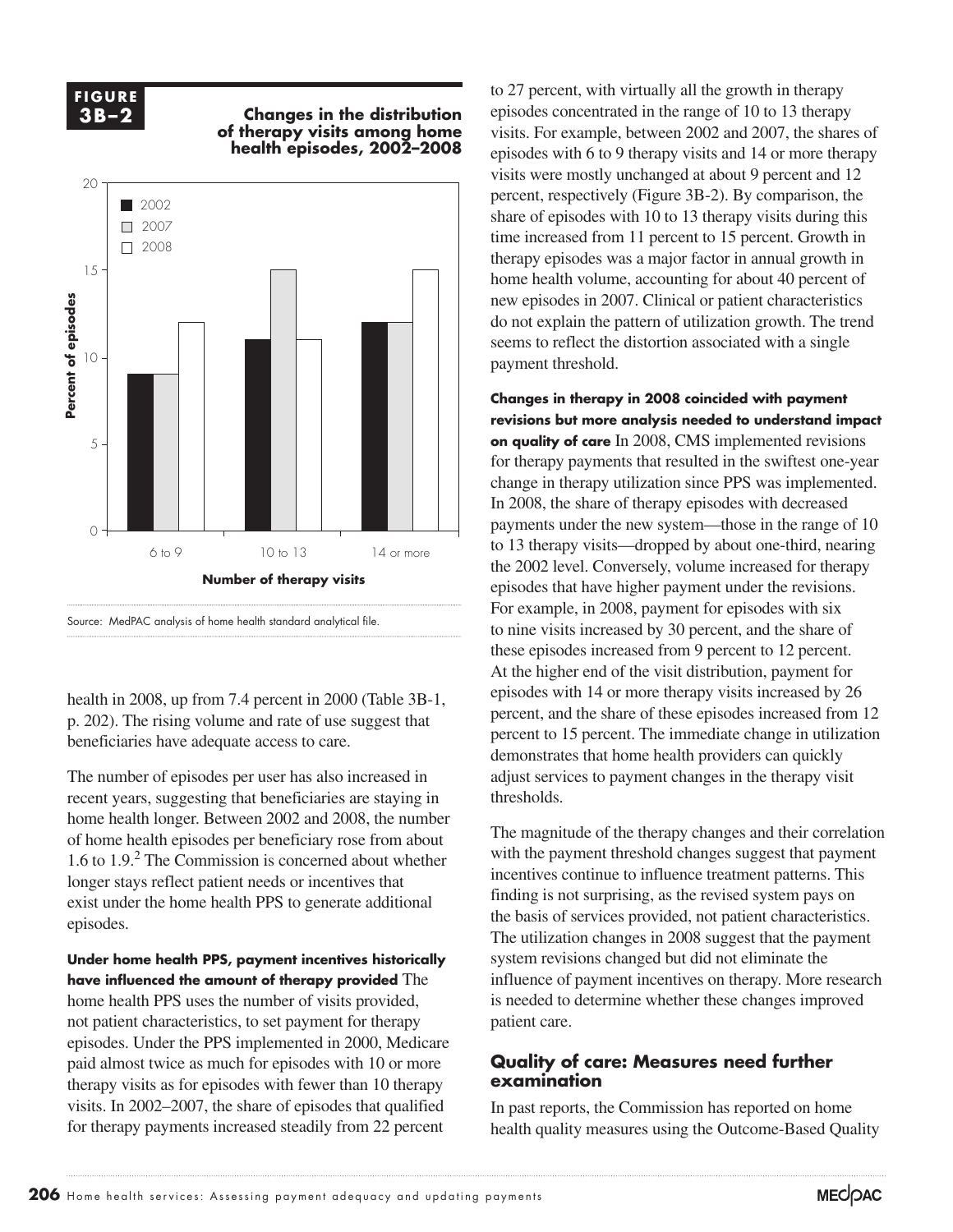### **3B –4 Episode outcomes improve on functional measures though the rate of adverse events is unchanged**

|                                               | 2004 | 2005           | 2006 | 2007     | 2008 | 2009 |
|-----------------------------------------------|------|----------------|------|----------|------|------|
| <b>Functional measures (higher is better)</b> |      |                |      |          |      |      |
| Improvements in:                              |      |                |      |          |      |      |
| Walking                                       | 36%  | 37%            | 39%  | 41%      | 44%  | 4.5% |
| Transferring                                  | 50   | 51             | 52   | 53       | 53   | 54   |
| Bathing                                       | 59   | 61             | 62   | 63       | 64   | 64   |
| Medication management                         | 37   | 39             | 40   | $\Delta$ | 43   | 43   |
| Patients have less pain                       | 59   | 6 <sup>1</sup> | 62   | 63       | 64   | 64   |
| Adverse event measures (lower is better)      |      |                |      |          |      |      |
| Hospitalization                               | 28   | 28             | 28   | 28       | 29   | 29   |
| Emergency care                                | 21   | 21             | 21   | 21       | 22   | 22   |

Source: MedPAC analysis of CMS Home Health Compare data.

Monitoring (OBQM) data set. These measures, collected through the Outcome and Assessment Information Set, examine patients' clinical severity and functional limitations at the beginning and end of an episode. In prior years, the Commission reported that scores for the five functional measures improved, while the adverse event measures (hospitalization and emergent care use) were unchanged. The data for 2009, reported in Table 3B-4, follow a similar pattern. However, the Commission has concerns that these data may not appropriately depict the quality provided in the home health setting.

The nationally reported OBQMs are challenging to interpret because they focus mostly on activities of daily living and instrumental activities of daily living, and they do not directly capture the specific diagnoses or clinical conditions that were the primary reason for use of home health care. For example, the OBQM functional measures reflect the improvement in function for all patients, not just those who received therapy services. Given the volume of therapy provided under the home health benefit, it would be useful to measure the gains in function specifically for patients who use the home health benefit for a primary therapy need (e.g., for therapy involving the upper body or the lower body).

The OBQMs are reported for all episodes with valid data, without concern about the episode's appropriateness for home health given the patient's needs and conditions. Measures for more specific populations and conditions would provide a better assessment of home health quality

and more clinically homogeneous groups for comparison among providers or time periods.

Another concern is the apparent inconsistency between functional measures and adverse event rates. For several years, OBQMs have indicated improvement in the functional measures, which suggests patients are healthier at the end of their home health spell, and we might expect adverse events to decline as functional abilities improve. However, the flat trend for hospitalizations and emergency room services suggests that is not the case. These divergent trends raise questions about the validity of the measures.

Some research has indicated that the measures may not properly adjust for changes in the characteristics of the home health population. One study found that the OBQM risk adjustment may disadvantage agencies that take patients with longer stays and more chronic conditions (Murtaugh et al. 2008). Though our analysis compares among years and not agencies, it is possible that some of the problems found in the agency-level analysis could affect the national comparison. If that is the case, it could result in measures misstating the quality of care. For example, the concentrated growth in number of providers raises the possibility that, in some saturated markets, agencies may be taking patients with less severe conditions. If the OBQM risk adjustment overstates the risk for this population, the improvements in the quality measures could reflect better outcomes achieved through taking healthier patients and not the quality of care provided.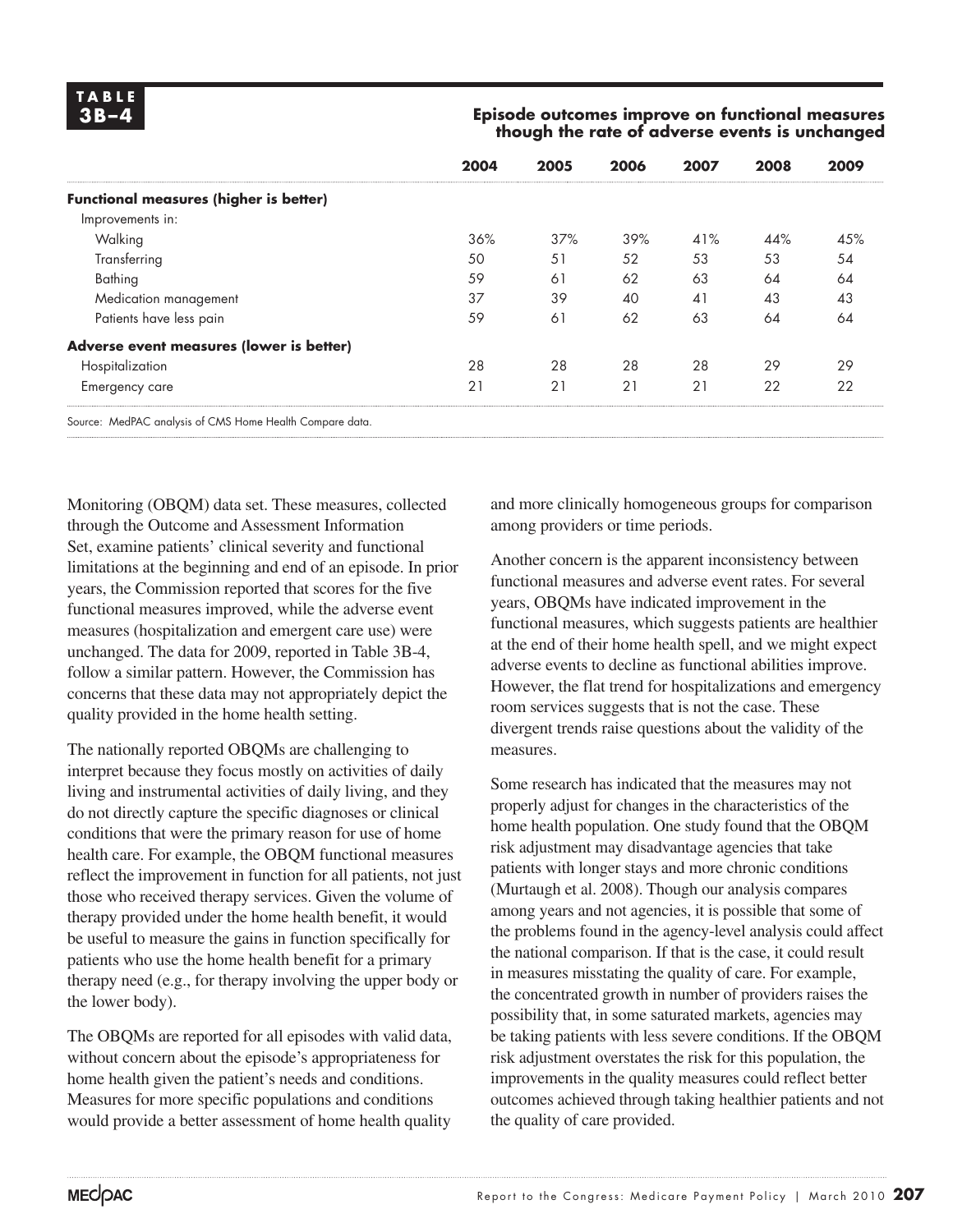**T A B L E**

### **3B –5 Medicare margins for freestanding agencies, 2006–2008**

| All             | 15.9% | 16.5% | 17.4% |      |      |
|-----------------|-------|-------|-------|------|------|
| Geography       |       |       |       | 100% | 100% |
|                 |       |       |       |      |      |
| Majority urban  | 16.5  | 16.7  | 17.8  | 81.5 | 81.4 |
| Majority rural  | 15.8  | 15.4  | 15.7  | 18.5 | 18.5 |
| Type of control |       |       |       |      |      |
| For profit      | 19.2  | 18.3  | 18.5  | 86   | 78   |
| Nonprofit       | 13.9  | 12.0  | 14.3  | 14   | 21   |
| Government*     | N/A   | N/A   | N/A   | N/A  | N/A  |
| Volume quintile |       |       |       |      |      |
| First           | 13.5  | 8.4   | 7.9   | 20   | 3    |
| Second          | 13.6  | 11.7  | 9.2   | 20   | 7    |
| Third           | 13.7  | 13.0  | 13.1  | 20   | 11   |
| Fourth          | 17.7  | 16.8  | 16.1  | 20   | 20   |
| Fifth           | 18.6  | 17.5  | 19.5  | 20   | 59   |

Note: N/A (not available).

\*Government-owned providers operate in a different context from other providers, so their margins are not necessarily comparable.

Source: MedPAC analysis of home health Cost Report files from CMS.

Though the OBQMs for 2009 suggest that quality is adequate, the Commission believes revised measures are necessary given the issues listed above. The Commission plans to examine the strengths and weaknesses of the OBQM measures and explore alternative measures that may capture clinically relevant outcomes for patients who the evidence suggests are appropriate for home health care.

### **Providers' access to capital: Adequate access to capital for expansion**

Few HHAs access capital through publicly traded shares or public debt like issuing bonds. HHAs are not as capital intensive as other providers because they do not require extensive physical infrastructure, and most are too small to attract interest from capital markets. Information on publicly traded home health companies can provide some insight into access to capital but has limitations. Publicly traded companies may have businesses in addition to Medicare home health, such as Medicaid and privateduty nursing, nurse staffing services, home infusion, and home oxygen services. Also, publicly traded companies are a small portion of the total number of agencies in the industry.

Analysis of the for-profit companies indicates that they have adequate access to capital. In recent years, the major chains have been buying existing agencies to expand their businesses, though this activity stalled in 2009. The slowdown in 2009 is attributable to uncertainty about the impact of regulatory changes regarding change of ownership requirements and concerns about the impact of proposed legislative changes on home health payment. According to financial analysts interviewed by the Commission, the major publicly traded for-profit firms are considered to have access to capital markets necessary to make additional acquisitions.

For smaller or nonpublic entities, the entry of new providers indicates that access to capital for privately held agencies is adequate. In 2009, there was a net increase of 476 HHAs; virtually all of these agencies are for profit.

### **Medicare payments and providers' costs: Trends in services delivered have raised payments and providers' costs are higher in 2008**

Change in the mix of services—from lower paid episode types to higher paid ones—has contributed to an increase in average payment per episode. The increase in the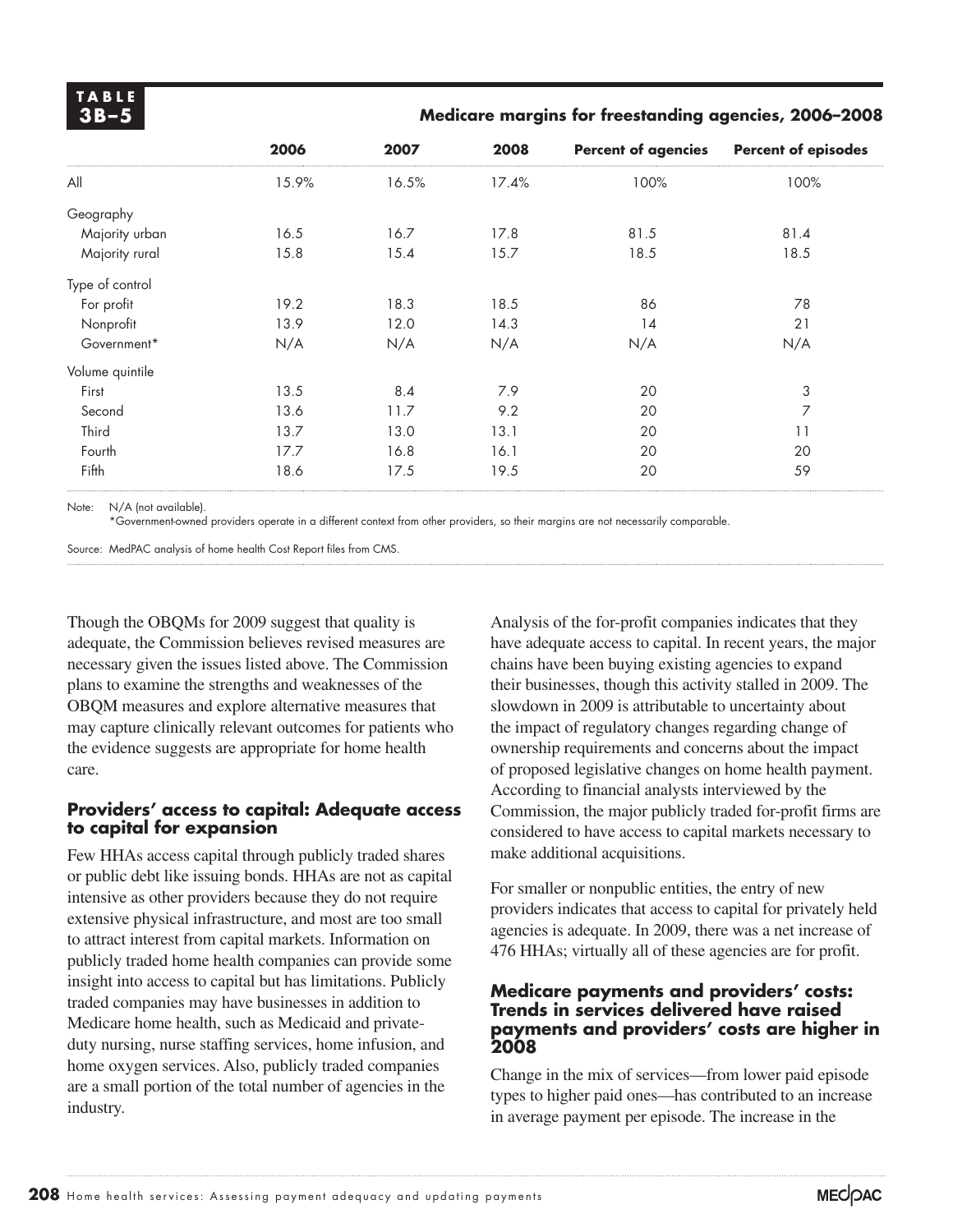volume of therapy episodes, discussed earlier, has increased payments. In addition, there has been a decline in lower paying low utilization payment adjustment episodes, which have fallen from about 15 percent in 2002 to 10 percent in 2008. Overall, average payment per episode has risen by about 3 percent annually from 2002 to 2007. In 2008, the average episode payment increased by 3 percent, rising to \$2,786 per episode (factoring out claims in areas considered to be at high risk for program integrity concerns, growth in average payment was 2.4 percent in 2008).

An increase in reported case mix is a primary factor contributing to higher payments in 2008. The annual payment update to the base rate for 2008 was reduced from 2.9 percent to about 0.15 percent to account for past improvement in agencies' documentation and coding practice that increased case mix (and payments) without a corresponding increase in severity. However, the reported case mix under the revised system increased by 2.4 percent, greater than the annual average increase of 1 percent in prior years (excluding claims from areas affected by program integrity problems). The higher than usual increase in case mix helped to offset the –2.75 percent reduction CMS implemented.

Historically, HHA costs per episode have increased at a low rate, averaging 1.9 percent a year in 2001 through 2008. That rate is significantly lower than the rate of inflation indicated by the home health market basket, which has averaged 2.9 percent since the PPS was implemented. Costs in 2008 grew by 3.8 percent, higher than in previous years. It is not clear why costs increased so significantly in 2008, but there was a similar experience in 2005–2006 when cost inflation spiked in one year and was substantially lower the next.

### **Medicare margins continue to exceed costs in 2008**

The 2008 HHA margins were 17.4 percent for freestanding agencies, up from the previous year (Table 3B-5). We focus on freestanding agencies because they are the majority of providers and because their costs do not reflect allocation of overhead costs from the hospital.

Since an individual HHA can serve a mix of urban and rural patients, we determine an agency's rural or urban designation based on where most of their episodes are located. Under this definition, in 2008, rural providers had slightly lower margins than urban providers, though both had margins greater than 15 percent. To gain a better

understanding of providers that serve the least populated rural areas, we examined margins for agencies that were majority rural and for which more than 30 percent of episodes were in counties with urban populations of fewer than 2,500 people. For these agencies, margins were 15.2 percent, roughly the same as the margins of all agencies that were classified as serving mostly rural areas in 2008 (Table 3B-5).

Historically, Medicare margins have varied widely among HHAs. In 2008, the agencies in the bottom quintile of the Medicare margin distribution had an aggregate average margin of –12 percent, while the agencies in the top margin quintile had an aggregate average margin of 36 percent, consistent with the variation reported in prior years. The high margins suggest that some providers may be able to exploit the ambiguous nature of the benefit to deliver services that meet Medicare standards but are less costly than other providers. The high level of access, in addition to the rapid entry of new providers, also likely reflects the significant margins that are possible under Medicare payments.

The concern from the Commission's perspective is whether this variation reflects differences in provider efficiency or inaccuracies in Medicare payments. If highprofit agencies serve different patients or provide different services than low-margin agencies, these differences could indicate that payments do not accurately reflect costs in some instances. Our analysis of margins by provider, beneficiary, and episode characteristics suggests that providers can deliver quality care and earn significant profits under current payment levels and that providers with the lowest costs and the highest case mix have the best financial performance.

### **Agencies with high and low Medicare margins differed significantly in episode costs, but more analysis is needed to understand differences in case mix and payment**

We assessed high- and low-margin agencies on a variety of metrics for freestanding agencies in 2007 (Table 3B-6, p. 210). The greatest difference between high- and lowmargin agencies was in cost per episode. High-margin agencies had lower costs and higher episode volume. The cost per episode of high-margin agencies was about 40 percent lower than that for low-margin agencies, driven primarily by a lower cost per visit. The lower costs were likely related to the larger average size of high-margin agencies, as higher volume may permit them to achieve economies of scale that result in lower costs and better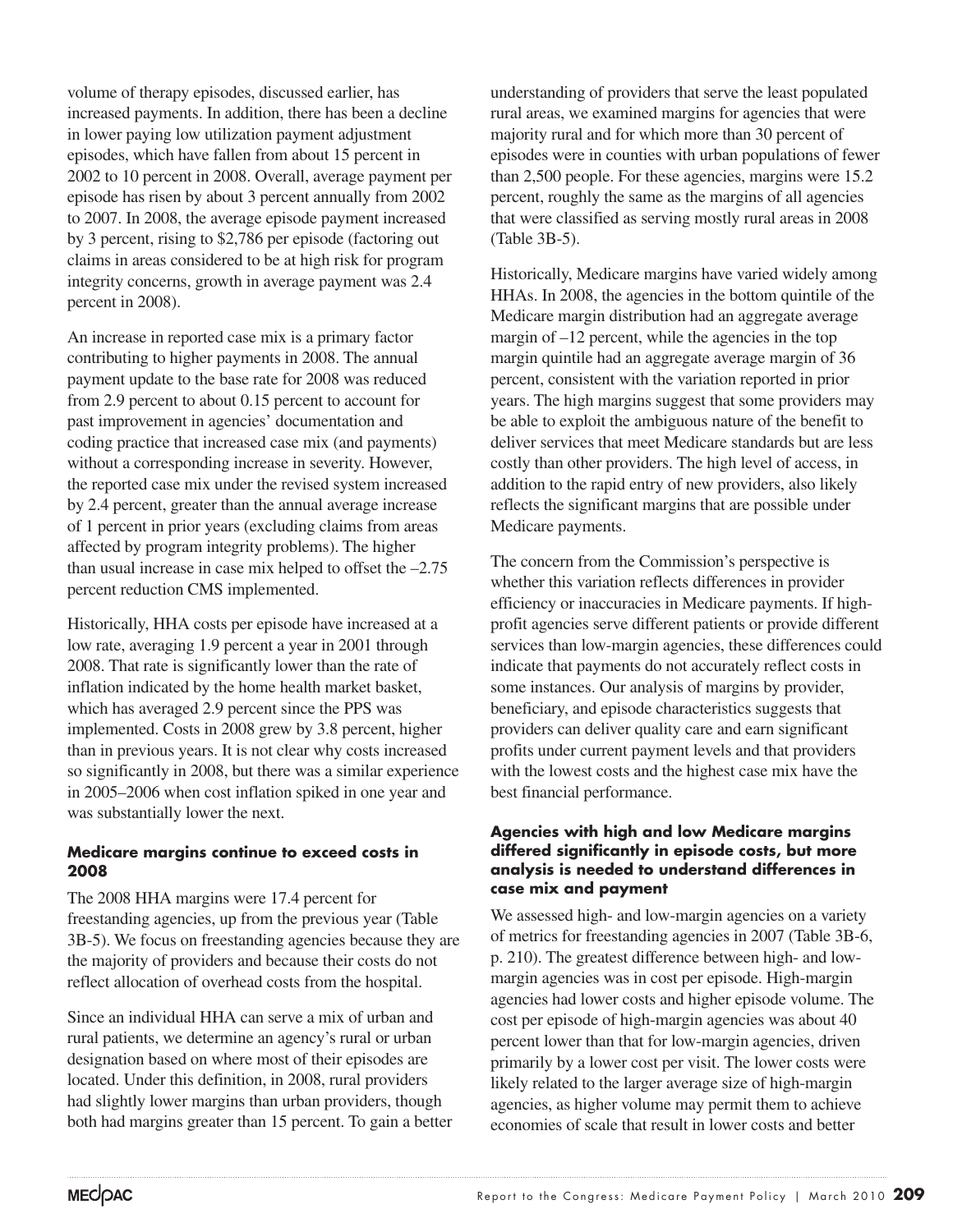### **3B –6 Comparing the size and cost of high- and low-margin home health agencies, 2007**

| Characteristic                                         | Low-margin<br>agencies | High-margin<br>agencies | All     | Percent<br>difference<br>(high compared to<br>low) |
|--------------------------------------------------------|------------------------|-------------------------|---------|----------------------------------------------------|
| Medicare margin                                        | $-9%$                  | 37%                     | 16.9%   | N/A                                                |
| Cost per episode (wage index and case-mix adjusted)    | \$2.256                | \$1.349                 | \$1.736 | $-40.2%$                                           |
| Cost per visit (wage index adjusted)                   | \$136                  | \$89                    | \$113   | $-34.3$                                            |
| Average total annual visits per provider               | 22.437                 | 28,039                  | 26.430  | 25                                                 |
| Average visits per episode (excludes low-use episodes) | 21.7                   | 19.4                    | 20.3    | $-10.5$                                            |
| Share of episodes in:                                  |                        |                         |         |                                                    |
| Urban counties                                         | 83%                    | 8.5%                    | 85%     | N/A                                                |
| Rural counties                                         |                        | 15                      | 15      | N/A                                                |

Note: Values shown are medians for the quintile. High-margin quintile agencies were in the top 20 percent of the distribution of Medicare margins. Low-margin quintile agencies were in the bottom 20 percent of the distribution of Medicare margins. Excludes government agencies.

Source: 2007 cost reports, 20 percent sample of claims from home health datalink file, OASIS data.

financial performance. High-margin agencies also had lower costs because they provided about 11 percent fewer visits per full episode. Low- and high-margin agencies served about the same share of urban and rural patients. There was no significant difference in the quality composite scores of high- and low-margin agencies.

Our findings on patient severity were mixed but did not suggest that low-margin agencies serve more severe patients (Table 3B-7). High-margin agencies appeared to serve more severe patients based on the CMS–hierarchical condition category risk score, but there was no difference in the number of chronic conditions or functional impairments for the patients of high- and low-margin providers. We also compared the home health case mix for high- and low-margin agencies and found that high-margin agencies had higher case mix than low-margin agencies. Specifically, high-margin agencies provided more episodes that included 10 or more therapy visits and more episodes to patients in the two highest groups of clinical severity.

The analysis of the case mix of high- and low-margin agencies suggested that Medicare overpays for high casemix episodes, as high-margin agencies had a case mix that was 7 percent higher. To explore this finding further, we compared agency case mix with changes in cost per episode, controlling for several factors. Our results indicated that for every 1 percentage point change in case mix relative to the mean, mean cost per episode changed more slowly (between 0.6 and 0.8 percentage point).<sup>3</sup> This

result suggests that high-case-mix episodes appeared to be overpaid and low-case-mix episodes may have been underpaid. Since high-margin agencies have higher case mixes, the findings of this analysis indicate that these agencies tended to provide episodes for which payments are likely to exceed costs.

Our findings suggest that costs and visit volume are important factors in providers' financial performance. Results were mixed for patient severity and suggest that further analysis of the home health case-mix index is necessary. It appears that the home health case-mix adjuster may not accurately measure severity. The correlation between higher case mix and higher margins suggests that the system overpays for high-case-mix episodes.

### **Projecting margins for 2011**

In modeling 2011 payments and costs, we incorporate policy changes that went into effect between the year of our most recent data, 2007, and the year of margin projection as well as those changes scheduled to be in effect in 2010. The major changes are:

- market basket updates in 2009 and 2010, offset by reductions for coding improvement that occurred in 2000 through 2005;
- a planned 2011 payment reduction of  $-2.71$  to account for coding improvement in 2000 through 2005;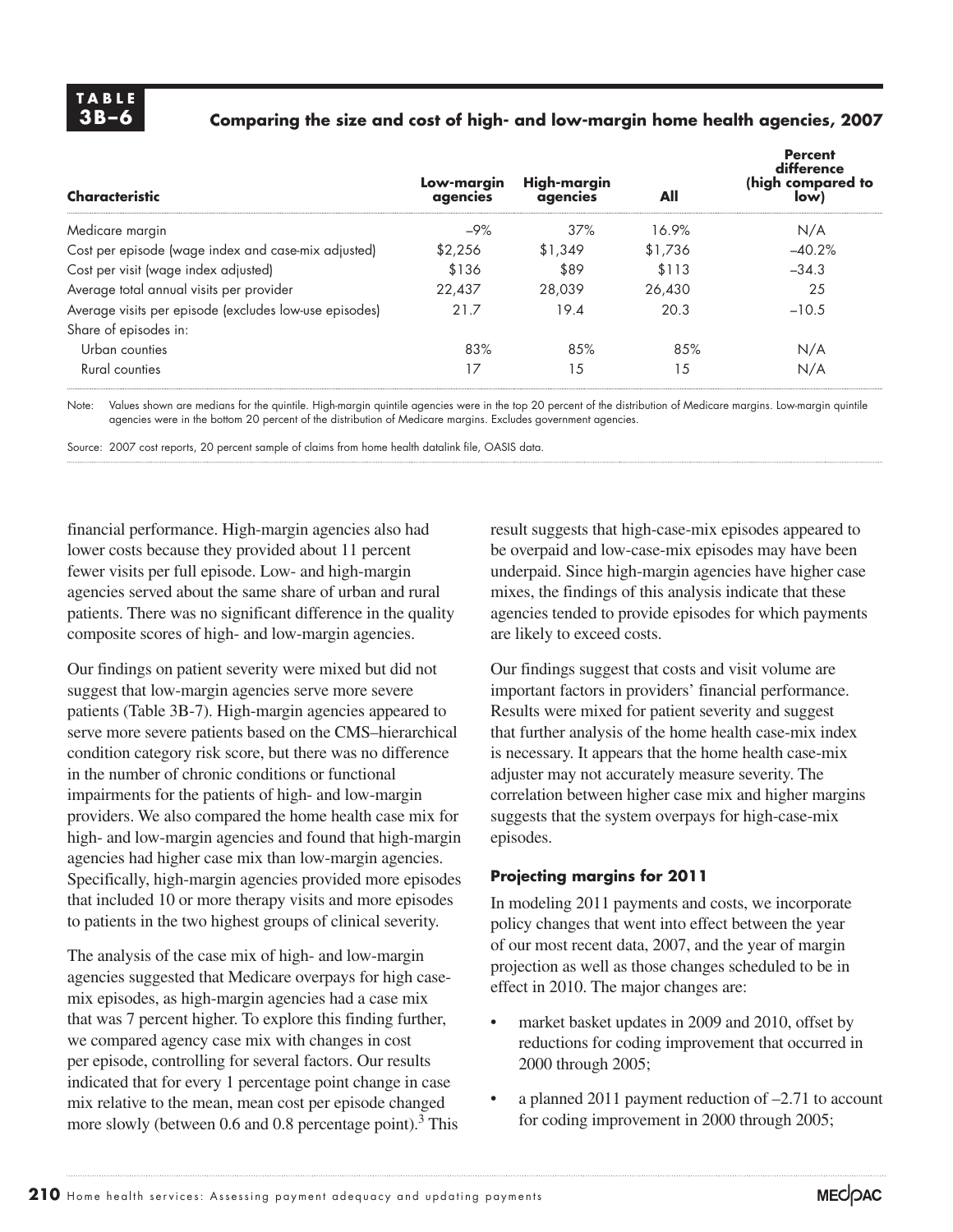### **3B –7 Comparison of patient severity for high- and low-margin agencies in 2007**

| Characteristic                                    | Low-margin<br>agencies | High-margin<br>agencies | All  | <b>Percent</b><br>difference<br>(high compared<br>to low) |
|---------------------------------------------------|------------------------|-------------------------|------|-----------------------------------------------------------|
| CMS-HCC score                                     | 2.02                   | 2.22                    | 2.17 | 10%                                                       |
| Average number of activities of daily living with |                        |                         |      |                                                           |
| at least some reported difficulty                 | 5.0                    | 5.1                     | 5.0  | 2                                                         |
| Mean number of chronic conditions per episode     | 7.0                    | 7.0                     | 7.0  | 0                                                         |
| Case mix                                          | 1.23                   | 1.32                    | 1.27 | 7                                                         |
| Therapy episodes as a share of total episodes     | 25%                    | 30%                     | 27%  | 20                                                        |
| Percent of episodes from high clinical severity   |                        |                         |      |                                                           |
| case-mix groups                                   | 56%                    | 66%                     | 61%  | 18                                                        |

Note: CMS–HCC (CMS–hierarchical condition category). Values shown are medians for the quintile. High-margin quintile agencies were in the top 20 percent of the distribution of Medicare margins. Low-margin quintile agencies were in the bottom 20 percent of the distribution of Medicare margins. CMS–HCC scores are for non-end-stage renal disease beneficiaries who qualified for full episode payment. Excludes government agencies.

Source: MedPAC analysis of 20 percent sample from home health datalink claims, Chronic Condition Warehouse, and CMS-HCC Model Output File.

- a case-mix increase of 2 percent a year (due to an increase in patient severity, coding improvement, and utilization changes); and
- an assumed average cost increase of 2.5 percent (high by historical standards).

On the basis of these factors, we project margins of 13.7 percent in 2011.

### **Medicare home health payments continue to be overly generous relative to HHAs' costs**

The favorable financial performance in 2008 and projected performance for 2011 for Medicare home health are consistent with our findings from previous years. Since the advent of prospective payment, Medicare payments for home health services have consistently been more than adequate to cover costs, with an average margin of 17.4 percent from 2001 to 2008. Margins have remained high despite legislative changes to the market basket that reduced the annual increase in payment by an average of 1 percent from 2001 to 2005, a rate freeze in 2006, and administrative reductions for 2008 through 2011. These overpayments contribute to the insolvency of the Hospital Insurance Trust Fund and premium increases beneficiaries must pay for Medicare Part B, which finances a portion of home health care.

These overpayments may be attributable to the method followed to set home health payments initially. The BBA

required that the PPS base rate for a home health episode be budget neutral so that aggregate spending would equal the spending that would have occurred if IPS had remained in effect. However, between 1998 and 2008, the average number of home health visits dropped from 31.6 to 21.6 visits (Table 3B-8).

Even though some reductions were made to the initial base rate, these adjustments did not anticipate the magnitude by

**T A B L E**

### **3B –8 Beneficiaries receive fewer visits under PPS**

|                           | 1998 | 2008 | <b>Percent</b><br>change |
|---------------------------|------|------|--------------------------|
| Physical therapy          | 3.1  | 4.6  | 51%                      |
| Occupational therapy      | 0.5  | 09   | 74                       |
| Speech-language pathology | 0.2  | 0.2  | $-14$                    |
| Skilled nursing           | 14.1 | 11.8 | $-16$                    |
| Medical social work       | 0.3  | O 1  | $-57$                    |
| Home health aide          | 13.4 | 4.0  | $-70$                    |
| Total                     | 31.6 | 216  | -32                      |

Note: Data presented have been rounded to the nearest tenth. Percent change calculated based on the nearest thousandth.

Source: CMS 2000; MedPAC analysis of home health standard analytical file, excluding low utilization payment adjustment episodes.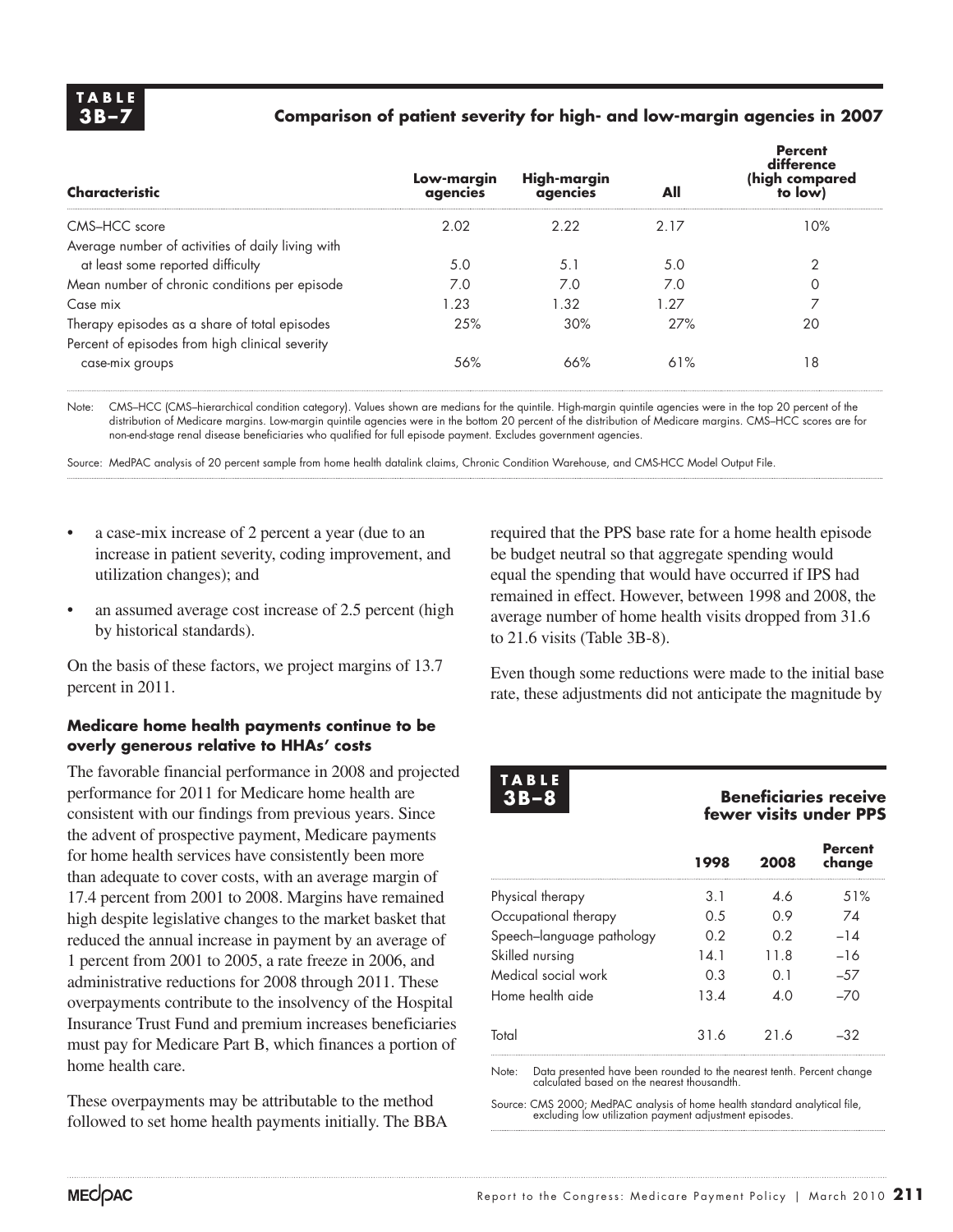which HHA costs would fall. HHAs had profits of more than 23 percent in 2001, the first year the base rate was in effect (Figure 3B-1, p. 203). Because providers delivered fewer visits than assumed, the payments under PPS have been consistently greater than providers' costs.

The change in the number of visits and the mix of services did not reduce the quality of care provided. The Commission found that the quality provided under PPS was equal to the care provided during the IPS period (Medicare Payment Advisory Commission 2004). The fact that quality was maintained despite a 32 percent decline in visits per episode demonstrates the malleable nature of the benefit, as agencies managed to deliver the same quality with significantly fewer visits.

The changes after implementation of the PPS illustrate the influence of payment incentives on the services provided. Under cost-based reimbursement, providers delivered more visits because of the incentive to maximize volume. Under the PPS, they delivered fewer visits overall because payments are for a lump sum of visits rather than per visit. The exception has been payments for therapy, which rewarded providers for increased numbers of visits. The 2008 therapy payment changes and their effect on utilization illustrate how Medicare payments can influence the services provided (Figure 3B-2, p. 206).

### **Reductions to payment updates have not been effective in lowering home health margins**

Adjustments based on the market basket may be inadequate to address high payments for home health care. Even in 2006, when the home health payment update was eliminated, agency margins remained high. The Deficit Reduction Act of 2005 eliminated the home health update for 2006, effectively freezing home health rates at the 2005 level. Despite this reduction, providers still had average margins of 15.9 percent. Agencies were able to offset the impact of the elimination of the payment update by reducing costs and shifting to a higher paying mix of services.

# **How should Medicare payments change in 2011?**

Our review of home health indicates that access is more than adequate in most areas and that Medicare payments are well in excess of costs. On the basis of these findings,

the Commission has concluded that home health payments need to be significantly reduced. In addition, efforts are needed to strengthen program integrity and quality measurement.

### **Update recommendation**

### **R E C O M M E N D A T I O N 3 B - 1**

**The Congress should eliminate the market basket update for 2011 and direct the Secretary to rebase rates for home health care services to reflect the average cost of providing care.** 

### **R A T I O N A L E 3 B - 1**

Most of our indicators suggest that home health payments are more than adequate. For 2011, the Commission is recommending that home health care rates be set to reflect the projected cost of the average home health episode. Under this recommendation, the Secretary would estimate the costs of care for 2011 by reviewing costs from a recent year. The costs would also be adjusted for any projected changes in service provision or costs between the year reviewed and 2011. Basing payments on providers' actual costs would effectively reset payment rates to lower levels.

### **I M P L I C A T I O N S 3 B - 1**

### **Spending**

Reduce Medicare spending by \$750 million to \$2 billion in 2011; more than \$10 billion over five years.

### **Beneficiary and provider**

Some reduction in provider supply is likely, particularly in areas that have experienced rapid growth in the number of providers. Access to care is likely to remain adequate, even if the supply of agencies declines.

### **R E C O M M E N D A T I O N 3 B - 2 A**

**The Congress should direct the Secretary to expeditiously modify the home health payment system to protect beneficiaries from stinting or lower quality of care in response to rebasing. The approaches should include risk corridors and blended payments that mix prospective payment with elements of cost-based reimbursement.** 

### **R A T I O N A L E 3 B - 2 A**

This recommendation charges the Secretary with developing additional changes to home health payments to safeguard beneficiary care. Financial safeguards, such as profit and loss corridors or blended prospective and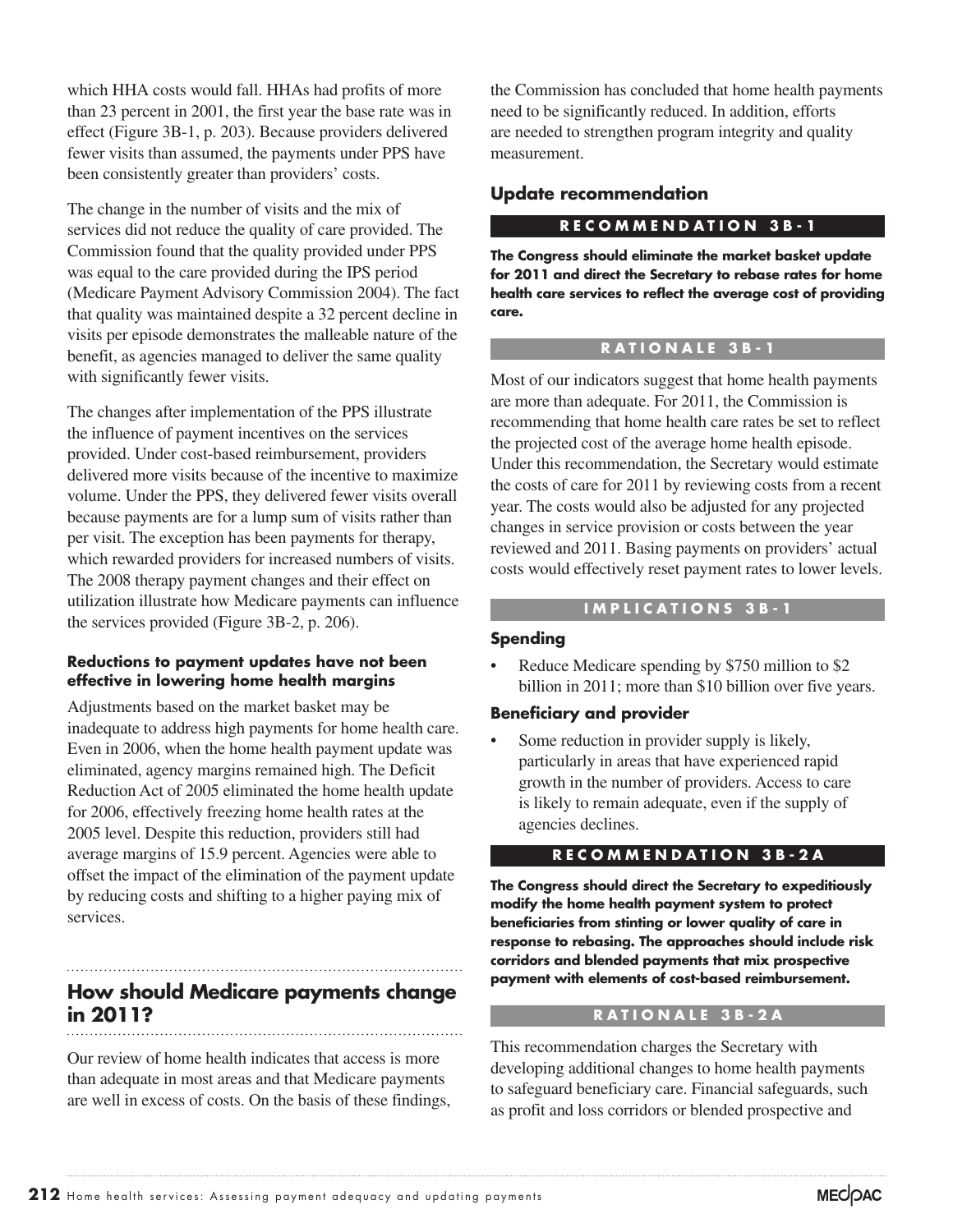cost-based payments, should be proposed as expeditiously as possible when the rebasing is implemented in 2011. These financial safeguards would help mitigate incentives to reduce services when payments drop because of the rebasing by redistributing payments from high-margin providers to low-margin agencies.

In both approaches the safeguards would be based on how providers changed the delivery of care after the rebasing, with the goal of redistributing payments to providers that maintained relatively higher levels of service. Agencies that held their visits per episode steady relative to a prerebasing benchmark would have relatively favorable treatment under the safeguards, and those that reduced their visits would receive more restrictive treatment. For example, under the profit and loss corridors, the adjustment for agencies that did not reduce their visits per episode could be more generous.

Approaches that mix PPS and corridors or cost-based payment involve trade-offs because, while softening the impact of rebasing, they could weaken incentives for provider efficiency. Unlike the current PPS, agencies that were able to lower their costs would see their payments fall, with efficiency gains resulting in lower provider revenue. However, the safeguards would not completely undermine the incentive for efficiency, as the risk corridors could be set narrowly enough so that they would recover or compensate for only a small fraction of excessive profits or extreme losses above the corridor thresholds. This result would maintain some of the rewards and penalties for efficiency. Avoiding a system that relies too heavily on cost to set payments would be prudent, as the cost-based system in effect in the early and mid-1990s proved vulnerable to abuse.

### **I M P L I C A T I O N S 3 B - 2 A**

### **Spending**

Some administrative costs. The approaches could be implemented in a budget-neutral manner and should not have an overall impact on spending.

### **Beneficiary and provider**

This recommendation would provide incentives for agencies to preserve services during the rebasing. No impact on beneficiary access to care or providers' willingness to care for Medicare beneficiaries is expected.

### **R E C O M M E N D A T I O N 3 B - 2 B**

**The Secretary should identify categories of patients who are likely to receive the greatest clinical benefit from home health care and develop outcomes measures that evaluate the quality of care for each category of patient.** 

### **R A T I O N A L E 3 B - 2 B**

The current home health quality measures focus mostly on improvements in activities of daily living or instrumental activities of daily living. The current measures reflect some important outcomes for home health care, but questions remain about the adequacy of the risk adjustment and the measures' direct relevance to the quality of skilled care provided in home health. The Commission believes more direct measures of the skilled care that is the primary purpose of the home health benefit would be appropriate. For these reasons, the Commission is recommending that the Secretary develop additional measures.

The additional measures should target the processes and outcomes related to specific diagnoses or conditions of patients likely to benefit the most from home health care. In developing these measures, the Secretary should review research and current data on home health outcomes, including the data from the Unified Post-Acute Care Instrument demonstration and other research into the efficacy of home health, to identify the patients who are appropriate for home health services. The categories of services and conditions examined should include rehabilitation, clinical indications for chronic conditions, and patients at high risk of hospitalization. For these subgroups of patients, the Secretary should develop measures that capture specific measures of performance, such as improvement in function related to primary rehabilitation diagnosis, changes in clinical indicators related to chronic conditions, and adverse outcomes such as hospitalizations or use of emergent care. By focusing on certain clinical factors related to the conditions associated with the need for home health care, the measures would provide more tangible measures of agency performance on homogeneous patient populations, facilitating more accurate comparison.

Further, identifying patients who are most appropriate for home health care could be a step toward better defining the benefit. Such information could be applied to a number of possible revisions to the home health benefit. Clinically appropriate measures with accurate risk adjustment are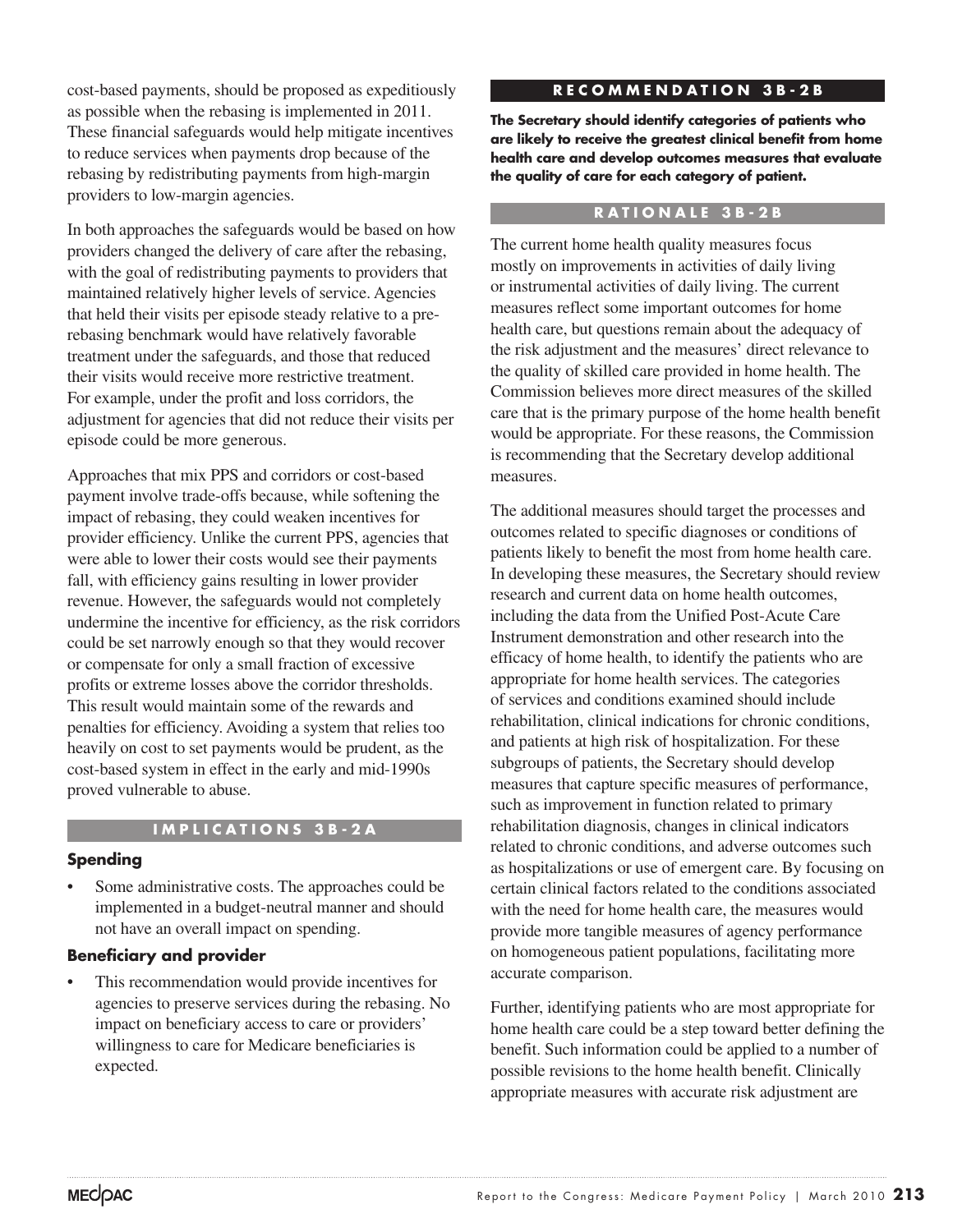critical to implementation of pay for performance. An understanding of the patients that benefit most from home health care could aid in development of revised "site-neutral" payment policies for post-acute care. In addition, the guidelines could inform efforts to develop bundled payment for acute and post-acute care. Finally, as mentioned earlier, Medicare could use this information to clarify guidance for providers.

### **I M P L I C A T I O N S 3 B - 2 B**

### **Spending**

Savings of less than \$50 million in the first year and less than \$1 billion over 5 years. Some administrative costs.

### **Beneficiary and provider impacts**

• No impact on beneficiary access to care or providers' willingness to care for Medicare beneficiaries is expected. Potential for improvement in beneficiary care.

### **R E C O M M E N D A T I O N 3 B - 3**

**The Congress should direct the Secretary to review home health agencies that exhibit unusual patterns of claims for payment. The Congress should provide the authority to the Secretary to implement safeguards, such as a moratorium on new providers, prior authorization, or suspension of prompt payment requirements, in areas that appear to be high risk.** 

### **R A T I O N A L E 3 B - 3**

The Commission and others have observed aberrant patterns of behavior that suggest some agencies may be abusing the program. CMS, the Government Accountability Office, and OIG have examined outlier payments and found a pattern that indicates rampant fraud in South Florida. The home health industry has expressed concern about program integrity in home health and stated the need for expanded oversight (National Association for Home Care and Hospice 2009, Visiting Nurse Associations of America 2009). CMS and other enforcement agencies should continue to actively review HHA patterns of utilization and target agencies with patterns that are anomalous. These reviews should focus on the elements that appear to be most susceptible to manipulation by agencies. Possible areas of emphasis include:

*Therapy.* As discussed earlier, the Commission concluded that therapy episodes appear to be overpaid relative to others and that the amount of therapy

changed significantly in response to the 2008 revisions to the payment system. Payment review could be targeted at agencies that have unusually high rates of therapy episodes and agencies with the largest increase in the therapy episodes that are favored under the new system (those in the range of 6–9 and 14+ visits).

- *Multiple episode spells of home health.* Medicare permits beneficiaries to receive an unlimited number of home health episodes as long as a beneficiary meets the eligibility standards. This policy creates an area of potential abuse, as agencies can improve revenues by maximizing the number of episodes they provide. Fraudulent or abusive providers can pursue a number of approaches, such as stretching services over many episodes or continuing services for patients who are no longer eligible. Longer spells of home health care may be more frequent now because revisions implemented in 2008 increased payment for later episodes (third and subsequent episodes in a spell of home health). Similar to the examination of therapy payments, the Secretary and others should target agencies with high rates of later episodes and those that significantly increased the provision of these episodes after payments for later episodes increased.
- *Agencies with significantly fewer average visits per episode.* Under the PPS, agencies with fewer visits per episode will have lower costs and better financial performance. The Secretary could review the eligibility, care, coding, and financial results of agencies that provide significantly fewer visits per episode than average. The Secretary could examine medical records to ensure that patients are not being underserved or prematurely discharged. The Secretary could also review the survey history and rate of adverse events (such as hospitalizations or emergency room use) to gauge agency operations.
- *Physician accountability.* In cases of aberrant patterns of care, the Secretary could assess whether the efforts exercised by physicians in certifying care were adequate. The scope of review should scrutinize whether the physician made adequate efforts to certify that the patient was eligible for home health care and that the physician made adequate efforts to ensure that the services on the plan of care were necessary. One area to begin review includes physicians who certified services provided by the agencies involved in aberrant claims for outlier services in Miami–Dade County.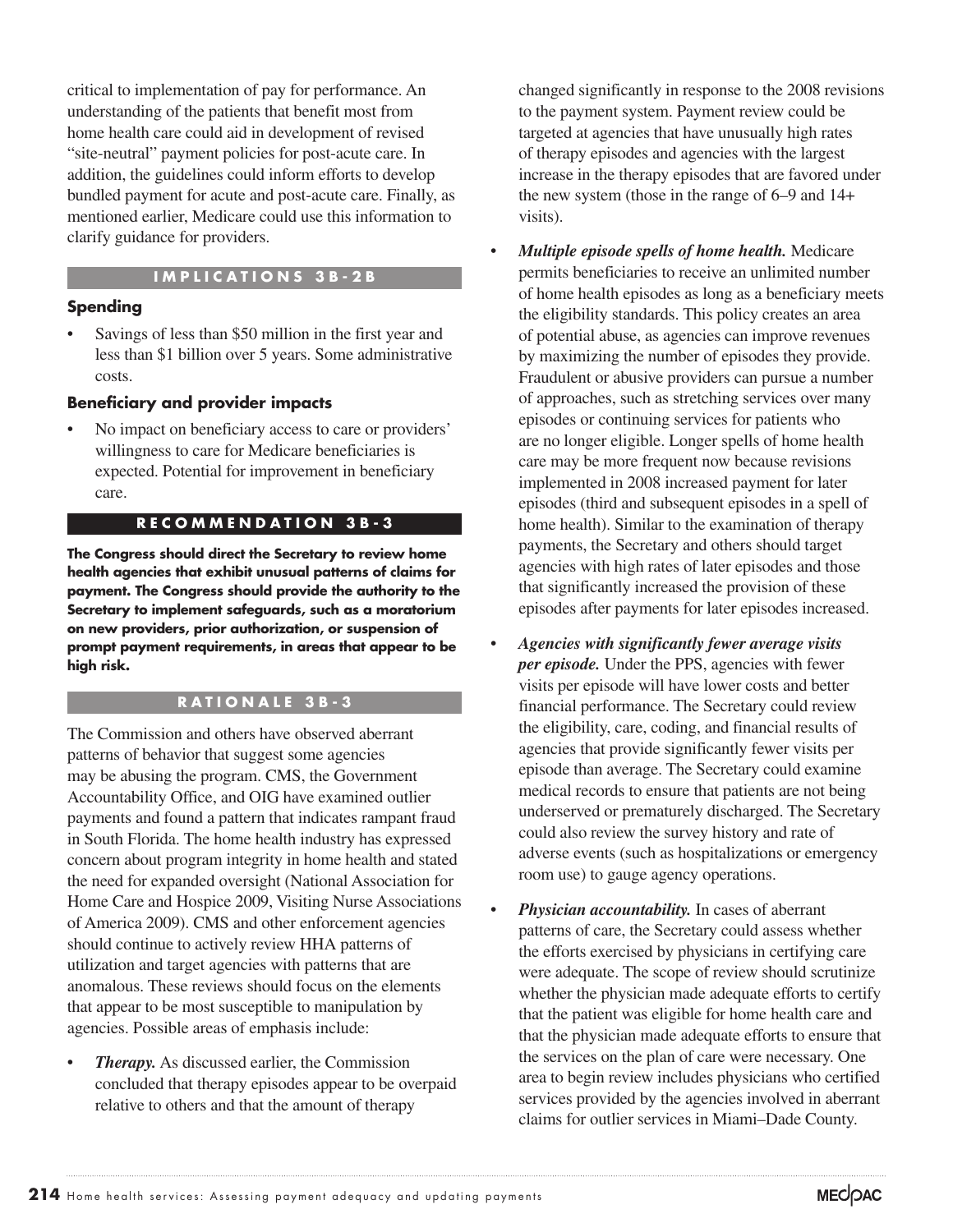The Commission is also recommending that the Congress give the Secretary authority to respond swiftly when fraud is concentrated in certain regions. The Secretary should have the authority to temporarily suspend the enrollment of new home health providers in areas where the local trends suggest fraudulent or abusive patterns of care. Temporarily suspending enrollment in areas where providers are exploiting the program would help to keep questionable providers out of the program, reduce fraudulent payments, and decrease the investigative burden of high-fraud areas on the Secretary and other enforcement agencies.

### **I M P L I C A T I O N S 3 B - 3**

### **Spending**

Savings of less than \$50 million in the first year and less than \$1 billion over five years. Some administrative costs.

### **Beneficiary and provider impacts**

• No impact on beneficiary access to care or providers' willingness to care for Medicare beneficiaries is expected.

# **Future refinements to the home health benefit**

The Commission believes the home health payment system needs to be improved. There is significant variation in the services received by beneficiaries and costs of providers, and the current payment system appears vulnerable to abusive and fraudulent practices. Separate from the payment recommendations made in this chapter, additional changes that have the potential to improve the incentives of the current system should be examined. On the basis of our payment adequacy review, we plan to pursue several issues for further analysis:

• *Understanding the factors driving growth in the length of home health spells.* Proper oversight of multiepisode spells is important because Medicare pays for home health care on a per episode basis. The average number of episodes per beneficiary has risen 30 percent between 2002 and 2008. The Commission found that Medicare could strengthen oversight for patients with long hospice stays, and the Commission plans to explore the factors underlying growing home health lengths of spells to determine factors

responsible and whether current program requirements need to be strengthened. This concern is particularly acute for post-2007 spells, because the 2008 refinements raise payments for the third or subsequent episodes in a home health spell.

- *Changes in delivery of therapy.* The new therapy thresholds in effect in 2008 changed the distribution of therapy services. Identifying the factors that determined whether a patient received more or fewer visits in 2008, and determining whether these changes had a significant impact on outcomes, is crucial to understanding the impact of the new thresholds. This analysis will allow us to assess whether the revised system provides better incentives for aligning therapy provision with patient needs.
- *Refinements to the case-mix index.* Our analysis of the 2007 case-mix index indicates that it favored higher case-mix episodes and undervalued lower casemix episodes. Given the significant revisions to the case mix in 2008, we plan to revisit this analysis to determine whether this bias continues under the new system. We will examine whether there are patient characteristics or services that are misvalued under the new case-mix system.
- *Review of quality measures.* The Commission will assess the adequacy of the current OBQMs and the accuracy of the risk adjustment used in the measures. We will also examine additional measures that focus on specific categories of patients. The Commission is interested in identifying patients who the evidence suggests are appropriately served in home health based on their diagnoses or service needs and developing measures that more directly capture the quality of care provided.

However, while payment policy is crucial, addressing the current challenges for the benefit may involve changing other policies. For example, Medicare currently has no cost-sharing requirements for home health care. The current PPS could be modified to set a portion of the payment on a per visit basis and include a beneficiary copay. For providers, a per visit approach encourages them to tailor the number of visits provided to a beneficiary's specific needs. The per visit copay would require that beneficiaries weigh the value of an additional visit with the cost of the copay.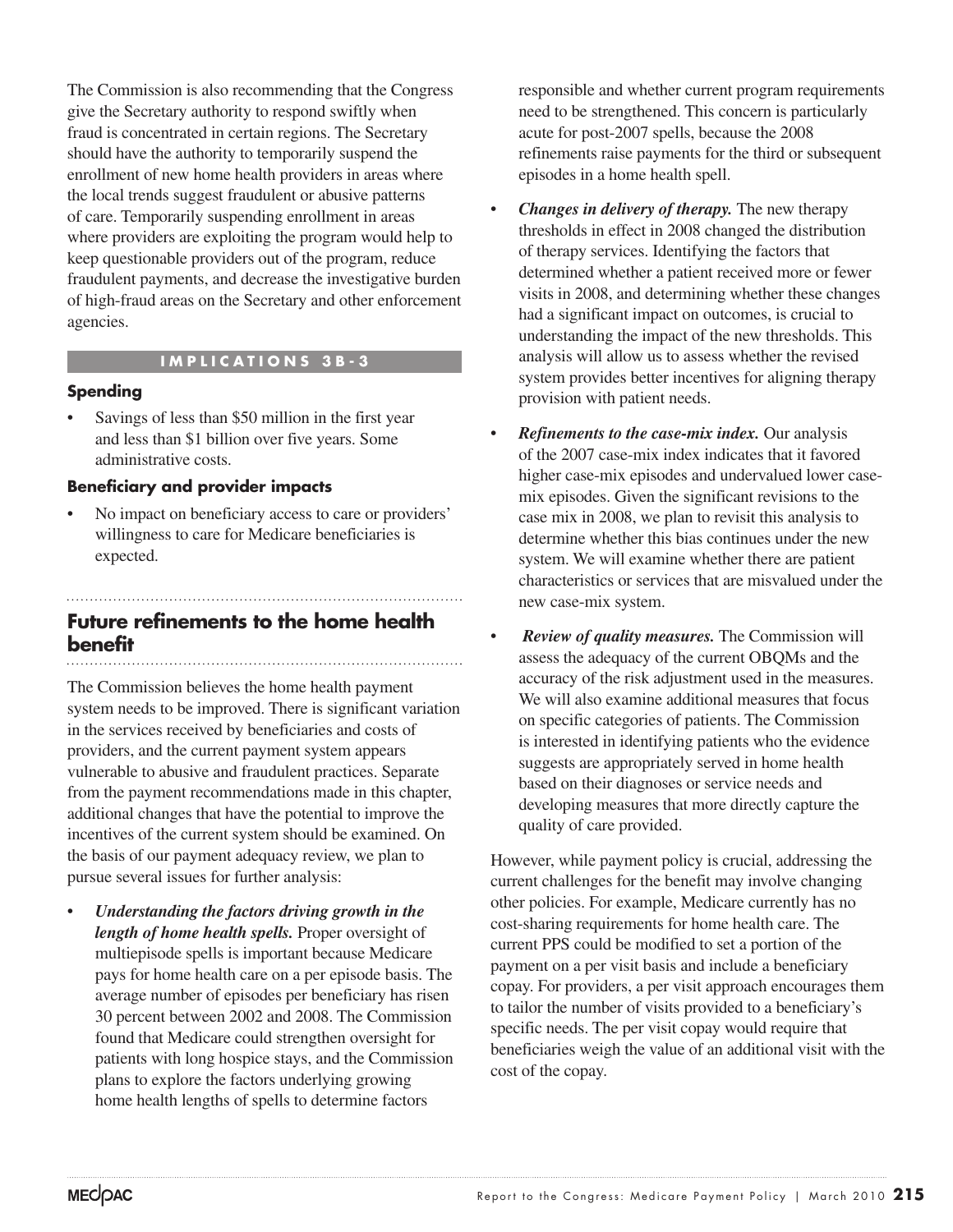### **Strengthening physician accountability**

The recent trends in fraud and abuse suggest a need to strengthen oversight of the home health benefit. The Medicare Act assigns responsibility for certifying patient eligibility for home health care to physicians, but recurrent fraud and abuse problems in the benefit raise questions about physician accountability. A 2001 study by OIG found a gap in physicians' comprehension of Medicare requirements (Office of Inspector General 2001). For example, about 38 percent of physicians reported that they were unclear about Medicare's homebound definition, and 50 percent reported that they did not understand the skilled need requirement for home care. In a recent rulemaking, CMS reviewed options for strengthening physician accountability but did not take any action (Centers for Medicare & Medicaid Services 2008). The Commission plans to assess several alternatives or modifications to current policy that would strengthen physician accountability and effectiveness in certifying for home health care:

- *Requiring a face-to-face examination.* Physicians may certify a patient for home health care without an examination. Considering the complexity of Medicare's requirements for home health eligibility, it seems likely that physicians may benefit from the information gained by an in-person examination. Establishing clear expectations for the purposes of these examinations would be critical to ensuring their effectiveness.
- *Strengthening attestation procedures.* CMS previously required that physicians complete a form, the CMS–485, to attest to a beneficiary's eligibility and need for home health care. The form stated key program requirements and notified physicians of the penalties for signing a false attestation. The form

was retired in 2002, though the requirements for certification continued. While a number of guidelines remain that detail the documentation HHAs must collect from physicians, the use of a defined form ensured that the certification always followed a format that informed physicians of their responsibility. The lack of a specific format creates a vulnerability that unscrupulous providers may manipulate.

• *Role of a patient's physician during a home health episode.* Current law requires that a beneficiary be under the care of a physician while receiving home health care. This requirement plays several possible roles, such as ensuring oversight of home health services, encouraging beneficiary access to the usual source of care, and supporting continuity of care for the beneficiary after the episode is completed. However, Medicare has no specific expectations for the physician during the episode. Examining the role of outpatient care during an episode may provide insights for policy changes to strengthen the role of physicians for home health beneficiaries.

The above approaches seek to strengthen home health oversight through current program requirements for physician certification. However, the current magnitude of home health program integrity problems could suggest that measures beyond physician certification be considered. An alternative approach would be for Medicare to require a third party, such as a Medicare contractor or other entity, to evaluate a patient's need for home health care. The third-party entity would be responsible for assessing patient eligibility and need for home health care, facilitating greater consistency and stricter oversight in the application of Medicare requirements. ■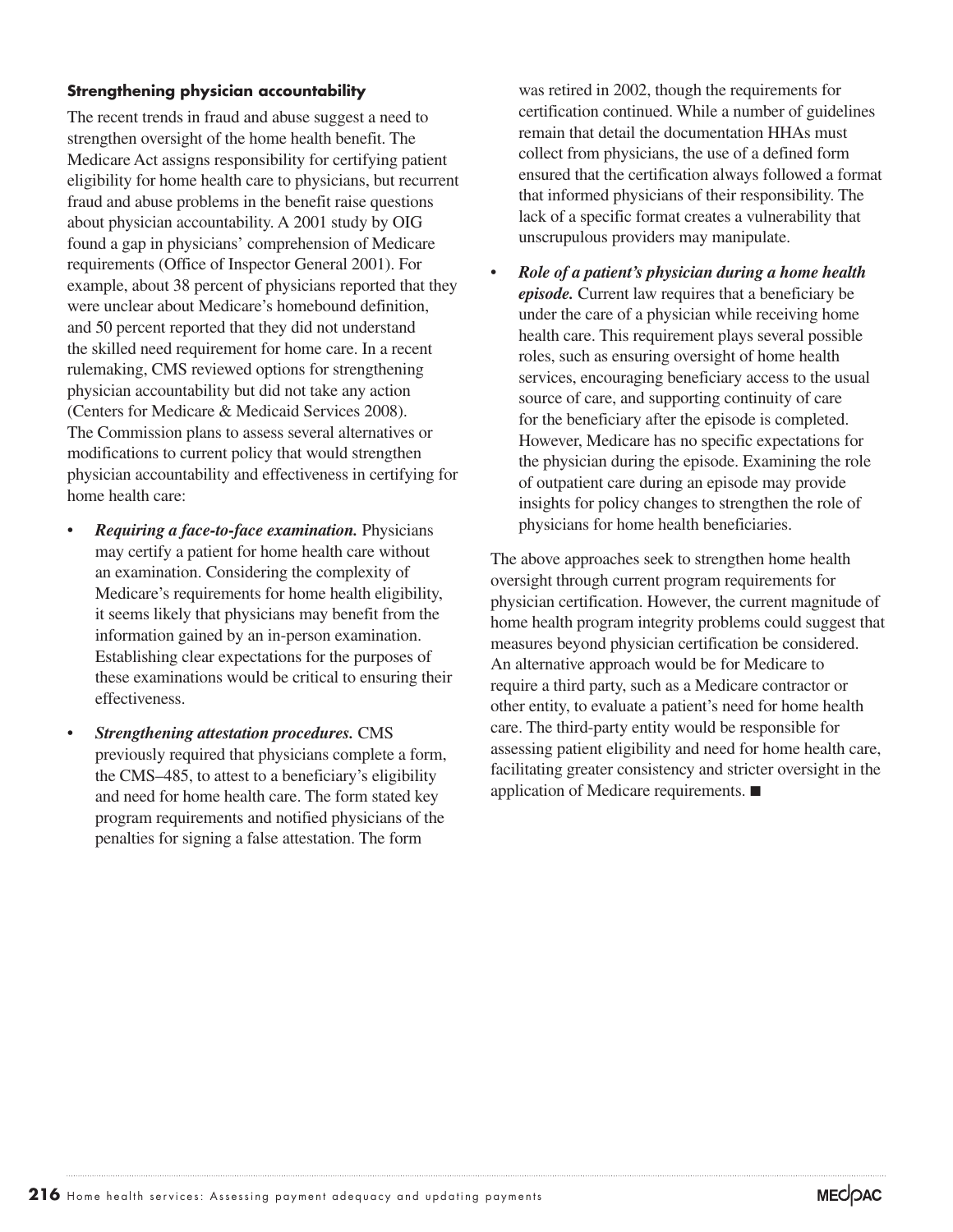# **Endnotes**

- 1 Excluding claims from areas with program integrity issues did not significantly change the episode and user growth rates.
- 2 Excluding claims from areas with program integrity issues did not significantly change the episode per beneficiary levels or growth.
- 3 The model estimated the change in cost per episode, controlling for agency case mix, wage index, and outlier episodes. The r-square for the model was 0.38.